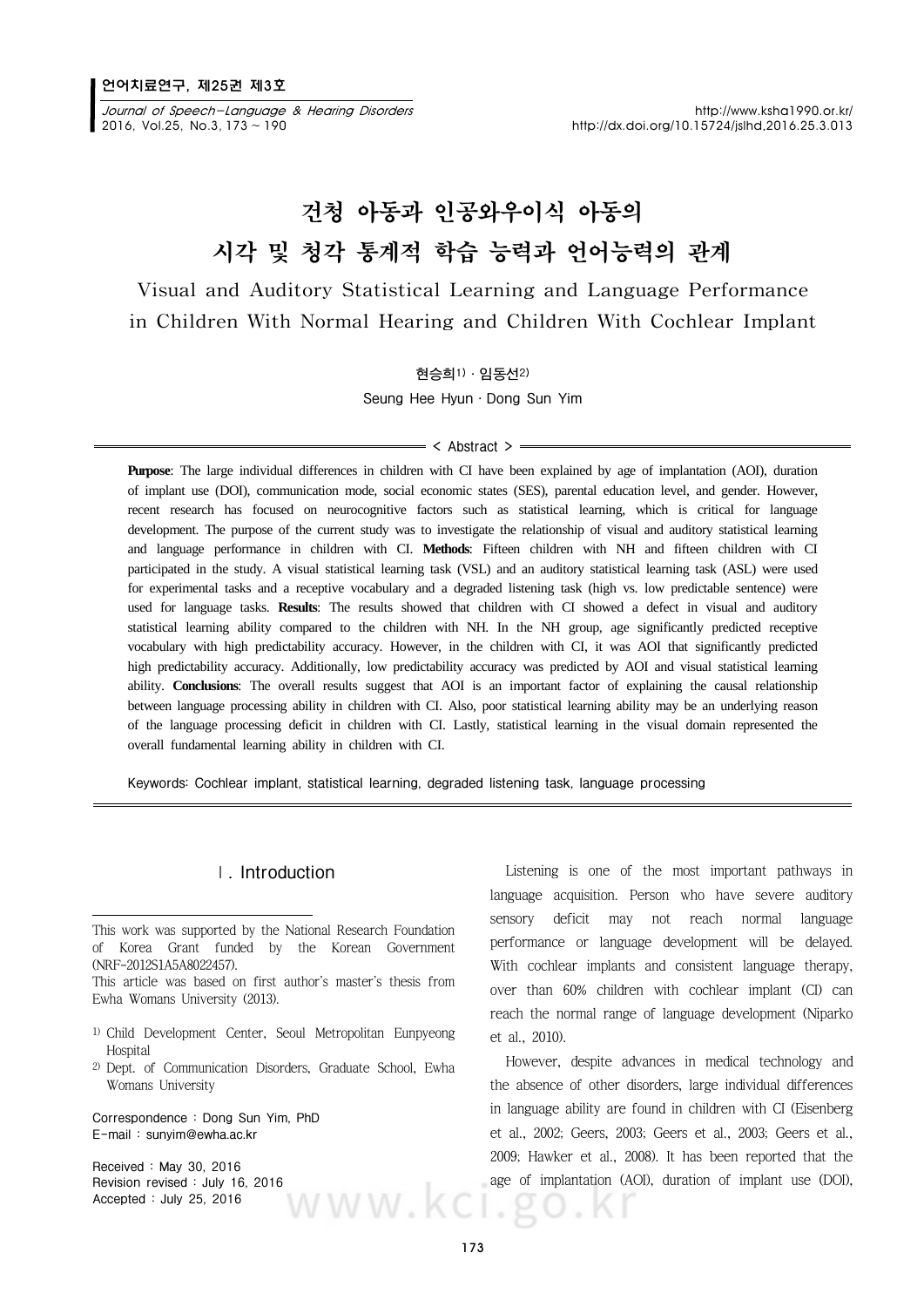communication mode, social economic states (SES), parental education level, and gender are the contribution factors of large variations (Geers et al., 2007; Geers et al., 2009; Holt and Svirsky, 2008; Niparko et al., 2010; Peňa et al., 2002; Pisoni et al., 2010). However, this point of view limits the understanding of the underlying cause of these issues. Thus, it is difficult to explain the magnitude of the individual differences in children with CI.

Several authors have argued the importance of the neurocognitive system in the overall cognitive and language learning (Pisoni et al., 2010; Ullman, 2004; Ullman & Pierpont, 2005). Ullman has explained the learning system dividing into declarative and procedural model.

The declarative model suggests that representation, episodic knowledge, and semantic knowledge are learned by the declarative memory system. To the contrary, the procedural model supposed that habits, skills, and procedural information are learned by the procedural memory system, without having explicit knowledge and information. Procedural memory plays an important role in learning information that is stored implicitly, whereas declarative memory system plays an important role in learning arbitrary information consciously (Ullman & Pierpont, 2005).

There are two development models for the spoken language. These models are divided according to the process of language learning. It can be classified into top-down approach and bottom-up approach. Top-down approach is defined as a long-term knowledge in one's memory which helps to process the information (Anderson, 1982). In contrast, bottom-up approach is a process in which the information is focused on each stimulus. Without the explicit knowledge, and with no rehearsals, complex cognitive skills can be learned in procedural learning (Reber, 1967). Procedural learning has been outlined in many studies to identify the underlying reason for language development, including children with CI and children with specific language impairment (SLI) since it is an implicit learning that is critical in infants when they first acquire language.

Implicit learning is used for one of procedural learning. There are different methods to measure implicit learning ability like statistical learning, artificial grammar learning, serial reaction time (Yim & Windsor, 2010). These tasks are different superficially, but they have same mechanism (Perruchet & Pacton, 2006).

Statistical learning is an innate ability to detect intrinsic rules in serial stimuli. It can be identified within-word and between-word by its transitional probability (Yim & Windsor, 2010).

According to several studies, infants learn language by statistical learning ability they possess (Graf Estes et al., 2007; Kirkham et al., 2002; Lany & Saffran, 2010; Saffran et al., 1996; Saffran et al., 1999). Statistical learning ability was found in the group of 8 months old infants (Saffran et al., 1996) in which infants were exposed to the arrangement of 4 three-syllable nonwords in random order. Then, they learned the different degrees of interest in the partial new nonwords and completely new nonwords from the stimulus which has been exposed before. Results suggested that infants can distinguish familiar words from unfamiliar words. This is how infants learn language quickly and exactly is a natural inherent surroundings.

It has been argued that statistical learning ability is critical not only for infants but also for school age children as well as adults. (Conway & Christiansen, 2005; Conway et al., 2007; Conway et al., 2010a, 2010b; Yim & Windsor, 2010). Yim and Windsor (2010) examined the statistical learning using a visual stimulus and auditory stimulus of 20 school age children and 20 adults. Each subject was exposed to continuous 4 sets of triplet shapes and triplet tones. Then they were forced to choose exposed familiar one among the two options to find out whether participants have learned the rules implicitly. The results confirmed the importance of statistical learning in language skills above and beyond memory.

Statistical learning ability is associated with a diverse domain of language such as vocabulary and syntactic ability (Chambers et al., 2003; Cleeremans et al., 1998; Peňa et al., 2002; Ullman, 2004; Ullman & Pierpont, 2005). If statistical learning is a fundamental learning mechanism that is important for infants to learn language, it will be directly related to language skills (Conway et al., 2010a).

Previous findings confirmed that there was a significant correlation between implicit learning ability and language processing skills in the normal hearing group (Fallon et al., 2002). The integration of sensory, linguistic, and cognitive processes is necessary to recognize spoken language

WWW.KCI.go.Kr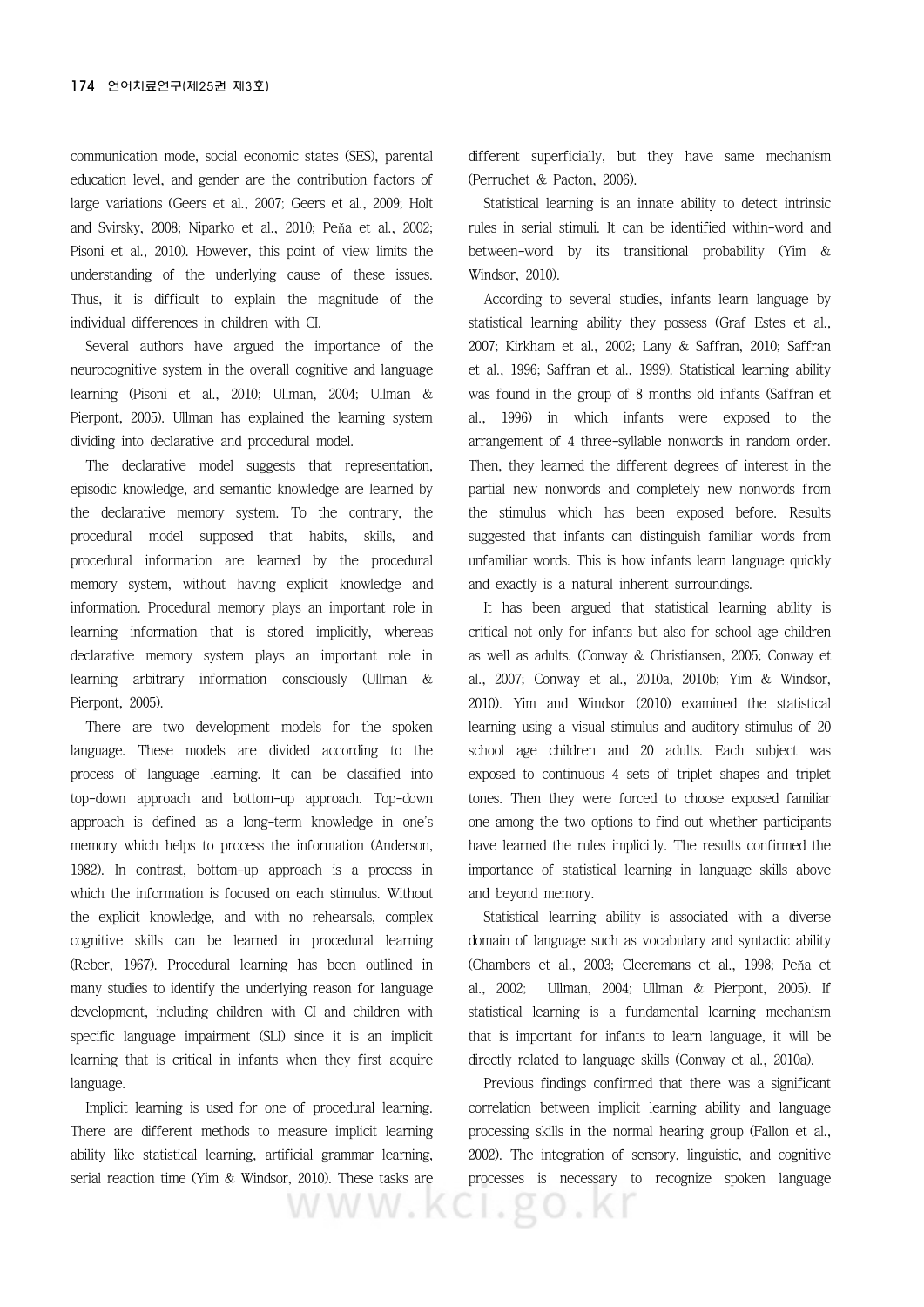(Eisenberg et al., 2002). Other efforts such as controlling background noise are needed in noisy environments. The ability to use top-down knowledge is needed to process the high context of a sentence while the ability to use bottom-up knowledge is needed to process the low context of a sentence (Conway et al., 2010b; Klatt, 1979). It is possible to measure language processing skills using these two context conditions found in everyday life. These results indicate that statistical learning ability could be an underlying learning mechanism in language performance.

Many researchers claim that vulnerability in the procedural memory system results in deficits in cognitive and language development for children with language disorders (Evans et al., 2009; Ullman, 2004). Evans et al., (2009) found that children with SLI showed  $52\%$  ( $SD=11\%$ ) performance on statistical learning (chance level), on the other hand normal children showed 58% (SD=13%), statistically significant differences were found. However, there was no significant correlation between statistical learning performance and vocabulary ability, unlike normal children. When the exposure time increased to 42 min from 21 min, statistical learning performance increased. The study results suggested that language deficit in children with SLI may be influenced due to statistical learning ability.

Children with CI are likely to have difficulties with statistical learning ability compared to children with normal hearing (NH) (Conway et al., 2010b). According to the study of Conway et al., (2010b), visual statistical learning performance in children with CI appeared to be lower than in the group of children with NH. There were negative correlation between visual statistical learning ability and age of implantation (AOI) and positive correlation between visual statistical learning ability and duration of implant use (DOI). In other words, the longer period of auditory deprivation, the lower visual statistical learning performance and the longer period of experience to hearing sounds via devices, better visual statistical learning performance.

It is likely that innate statistical learning ability is influenced if there is little exposure to spoken language in the critical period due to auditory deprivation. Also, children with CI are affected by presented domains unlike other communication disorder populations (Cleary et al.,

WWW.KCI

2001; Conway & Christiansen, 2005).

An auditory and visual working memory of 8~9 years of children with CI was measured by Cleary et al., (2001). It analyzed the differences in two groups under three conditions, visual-spatial cues only, auditory cues only and visual-spatial cues with auditory signals. The performance of working memory in children with CI was lower than that with NH under all conditions. In particular, performance in multimodal condition was much higher than performance in unimodal condition unlike children with CI. It suggests that children with CI have a deficit on cognitive work regardless of which domain was presented.

Several sounds children have experienced is a major pathway for understanding the sequence of events. Even though they can hear the sounds from their device, there is possibility that the auditory deprivation period has impact on procedural and sequence learning (Conway et al., 2009). This emphasizes that it is related to not only processing auditory signals, but also cognition and language. This is called 'Auditory scaffolding hypothesis' (Conway et al., 2009). Statistical learning performance might be low due to the weakness of auditory sense according to this hypothesis. Due to the deprivation of one sensory modality, the nervous system changes and new encoding occurs (Finney et al., 2003; Kral & Tillein, 2006).

Therefore, there can be a lack of effective utilization of auditory cues and an improper strategy for processing information in children with CI. Based on the generalized information processing theory, auditory deprivation could have affected the visual domain which can result in limited statistical learning ability in visual domain (Conway & Christiansen, 2005). However, the nervous system can be reorganized to allow greater activation of the visual domain as compensation for the auditory deprivation (Bavelier & Neville, 2002; Bergeson et al., 2003). Thus, even if children with CI have deficit in statistical learning in auditory domain they may have compensated their innate ability in visual domain. Thus, we do not know whether children with CI have limited ability in visual statistical learning due to the cognitive generalization or good performance in visual statistical learning thanks to the brain plasticity.

In the Conway's study (2010a), not only vocabulary task but also degraded listening task consisting of two different sentence types (high predictability and low predictability

 $.80.61$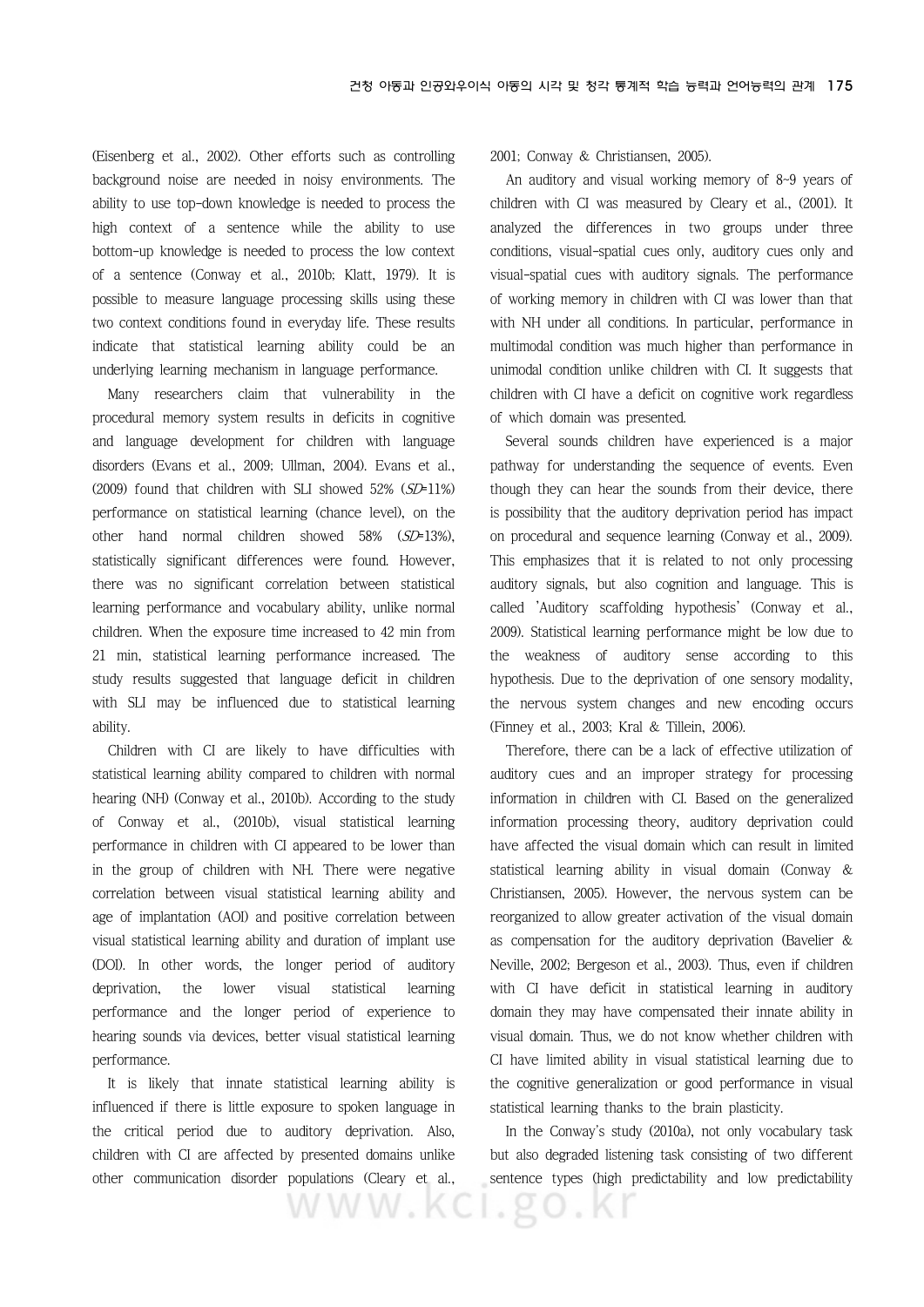sentences) was used in order to measure language skills. It is important to measure vocabulary which heavily depends on explicit memory, but also language processing ability which depends more on procedural memory in daily life (Holt et al., 2012). Also, context may be an important factor for expressive vocabulary ability (Lee et al., 2009a) and syntax ability in children with CI (Yoon & Choi, 2009). Especially, language processing task measured in background noise in a test situation is more like a real life situations that children may be faced on a daily basis.

Based on the research described above, our goals were to determine whether statistical learning ability in children with CI is lower than in children with NH, to identify statistical learning ability as a neurocognitive factor that could explain language skills in children with CI, and to explore whether statistical learning ability is affected by different modalities in children with CI. It was hypothesized that children with CI will perform lower than children with NH on statistical learning on both domains and will be correlated with language skills especially with language processing measures.

#### **Ⅱ. Methods**

#### **1. Participants**

All participants were recruited by advertisement or by Samsung Medical Center who have signed the consent form for study. This study abided by the Institute Review Board from Ewha Womans University and Samsung Medical Center.

Children with CI met the following criteria: (a) cochlear implants before the age of 4, (b) used cochlear implants for a minimum of  $1 \,$  yr, (c) nonverbal IQ of 85 or greater measured by the Korean Kaufman Assessment Battery for Children (K-ABC, Moon & Byun, 1997) (d) word recognition measured by the Korean consonant-vowel-consonant (CVC) words list to ensure sufficient hearing acuity to perform the degraded listening and auditory statistical learning tasks. The Korean CVC words test had to be at least 80% for inclusion in this study (Lee et al., 2009b). (e) no additional disorder.

Parents provided information about their children's AOI<br> **Example 20** 

and DOI. Table 1 shows the demographic information for participant children with CIs.

|  |  | 표 1. 인공와우이식 아동 참여자 정보 |  |                   |  |  |
|--|--|-----------------------|--|-------------------|--|--|
|  |  |                       |  | $\cdots$ $\cdots$ |  |  |

|             |  |  |  | <b>Table 1.</b> The children with CI participant demographic |
|-------------|--|--|--|--------------------------------------------------------------|
| information |  |  |  |                                                              |

| N <sub>0</sub> | Age<br>(mo) | AOI<br>(mo) | <b>DOI</b><br>(mo) | <b>CVC</b><br>phoneme<br>$score(\%)$ | Device                      | Mode             |
|----------------|-------------|-------------|--------------------|--------------------------------------|-----------------------------|------------------|
| 1              | 48          | 23          | 25                 | 95.4                                 | Cochlear-Freedom            | <b>Bilateral</b> |
| $\overline{2}$ | 53          | 16          | 37                 | 90.8                                 | Cochlear-Freedom            | Bimodal          |
| 3              | 58          | 29          | 29                 | 95.4                                 | Cochlear-Freedom Unilateral |                  |
| 4              | 80          | 14          | 66                 | 93.8                                 | Cochlear-Freedom            | <b>Bilateral</b> |
| 5              | 82          | 30          | 52                 | 89.2                                 | Cochlear-Freedom            | Bilateral        |
| 6              | 83          | 20          | 63                 | 95.4                                 | Cochlear-Freedom            | Bimodal          |
| 7              | 83          | 47          | 36                 | 81.5                                 | Cochlear-Freedom            | Bimodal          |
| 8              | 88          | 28          | 60                 | 94.6                                 | Advanced<br>Bionics-Clarion | Bimodal          |
| 9              | 88          | 29          | 59                 | 93.1                                 | Cochlear-Freedom            | Bimodal          |
| 10             | 92          | 33          | 59                 | 99.2                                 | Cochlear-Freedom            | Bimodal          |
| 11             | 98          | 30          | 68                 | 99.2                                 | Cochlear-Freedom Unilateral |                  |
| 12             | 101         | 20          | 81                 | 81.5                                 | Advanced<br>Bionics-Clarion | Unilateral       |
| 13             | 108         | 18          | 90                 | 96.5                                 | Cochlear-Freedom Unilateral |                  |
| 14             | 123         | 26          | 97                 | 93.8                                 | Cochlear-ESPrit<br>3 G      | <b>Bilateral</b> |
| 15             | 129         | 46          | 83                 | 92.3                                 | Cochlear-ESPrit<br>3 G      | <b>Bilateral</b> |

CVC phoneme score were presented as the percentage correctly identified phonemes (the number of correctly identified phonemes/total number of phonemes  $\times$  100). AOI=age of implantation; CVC phoneme score=consonant-vowel-consonant phoneme score; DOI=duration of implant use.

7 of 22 children with CI were excluded and 11 of 26 children with NH due to criteria. A total of 30 children, 15 children with CI (mean=87.6 mos,  $SD=23.1$ ) and 15 with NH (mean=87.8 mos,  $SD=23$ ) ranging in age from 4 to 10 yr, participated in the study. The mean nonverbal IQ (Moon & Byun, 1997) for the children with CI was  $111.2$  (SD=11.6) and the mean for the children with NH was 115.8 (SD=11.1). There were no significant differences between the two groups in age and nonverbal IQ (Table 2).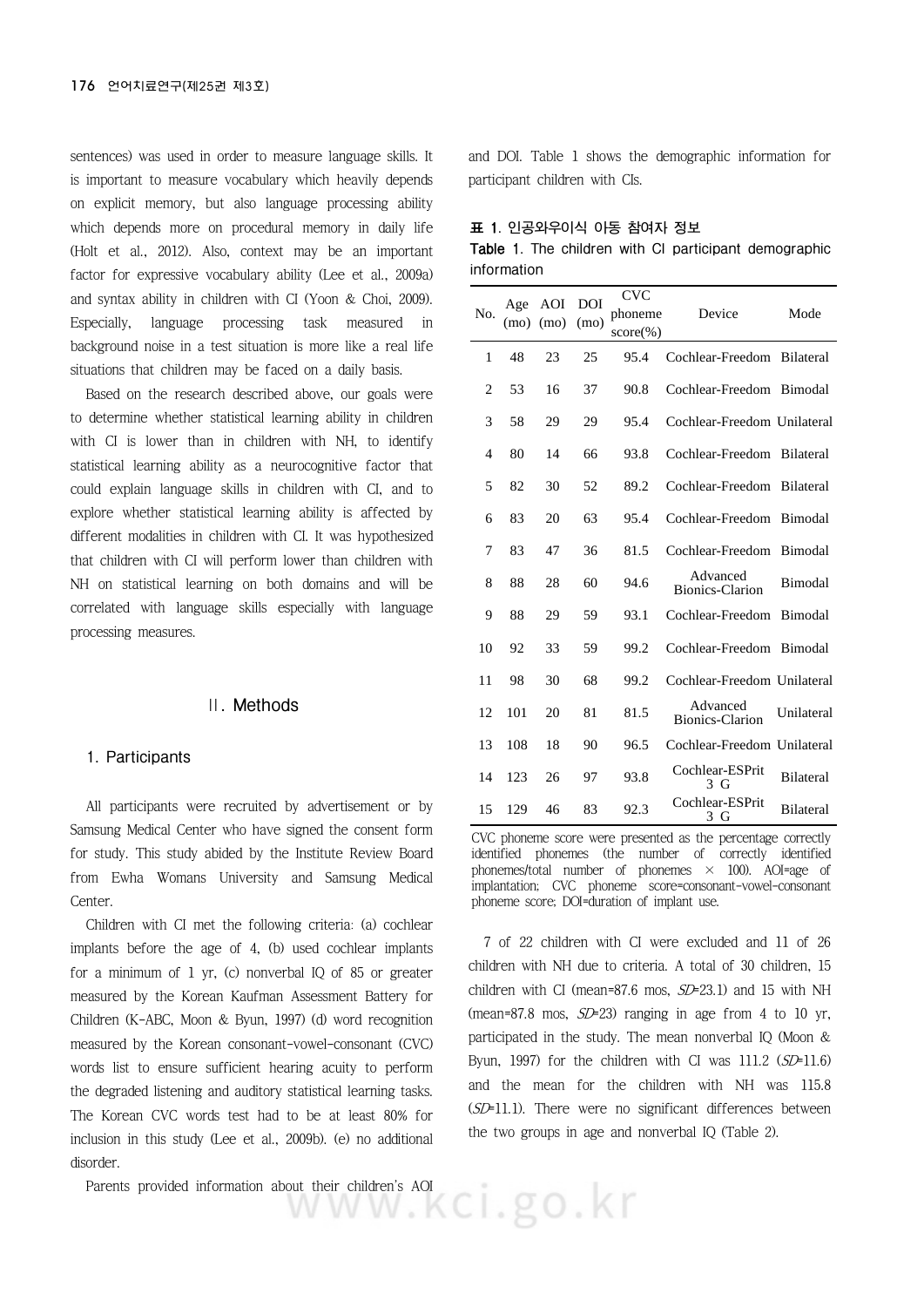#### **표 2. 건청 아동과 인공와우이식 아동의 생활연령과 비언어 성 지능 차이에 대한 분산분석**

**Table 2. Difference between age and nonverbal IQ in children with NH and children with CI**

| Variable        | Children<br>with NH<br>$(n=15)$ | Children<br>with CIs<br>$(n=15)$ | Comparison |       |  |
|-----------------|---------------------------------|----------------------------------|------------|-------|--|
|                 | Mean $(SD)$                     | Mean $(SD)$                      | F          | p     |  |
| Age<br>(mo)     | 87.8 (23.0)                     | 87.6 (23.1)                      | 0.001      | 0.981 |  |
| Nonverbal<br>IQ | 115.8(11.1)                     | 111.2(11.6)                      | 1.228      | 0.277 |  |

#### **2. Stimulus Materials**

#### **1) Visual Statistical Learning (VSL)**

The stimulus was composed of the 9 non-namable shapes presented in Fig. 1. Seven of the nine shapes were used by Yim and Windsor (2010) and two shapes were created specifically for this study.

In the learning phase, three sets of triplets were used. Each set was composed of three shapes. The transitional probability (TP) of the shapes within a set was 1.0 and the TP between 3 sets of triplets was 0.5. The presentation duration for each shape was 1 s. Both groups of children were shown 3 sets of triplets consecutively for 4 m 50 s. Each set of triplets appeared 12 times and the same set of triplets was not presented consecutively.

The only way to segment the set pattern was by TP because there was no pause or auditory index between each set of triplets. A black vertical bar was positioned in the middle of the computer monitor. Each shape appeared to the left or right of the bar and passed to the other end of the monitor. Afterward, the shape returned behind the bar.

In the test phase, both groups of children were shown two sets of triplets and asked to select which sequence was more familiar based on the sets presented during the learning phase. One of the two sets of triplets was chosen from the sequences presented during the learning phase while the other was unfamiliar. A total of 24 pairs were presented (see Appendix 1).

#### **2) Auditory Statistical Learning (ASL)**

Based on research by Yim and Windsor (2010), the



TP (transitional probability) means the emerging probability from any stimuli to next stimuli.

#### **그림 1. 시각 통계적 학습 과제에 사용된 3개 세트 Figure 1. Three sets of triplet were used for visual statistical learning tasks**

auditory stimuli used in the present study consisted of nine pure tones within an octave presented in Fig. 2 (set 1: 440Hz, 370Hz, 349Hz / set 2: 330Hz, 493.9Hz, 261.6Hz / set 3: 294Hz, 277Hz, 392Hz). As with the VSL task, there were two phases. In the learning phase, children heard streaming sounds while they were coloring or drawing pictures. Three sets of triplet tones were presented. Four graduate students confirmed that each tone was different.

Each set was composed of three tones. The TP within 1 set was 1.0 and the TP between the three sets was 0.5. The presentation duration of each tone was 250 ms. Both groups of children heard the streaming sounds for 2 m 50 s. Each pattern was presented 21 times and the same set of patterns was not presented consecutively. The only way to segment a set was by TP because there was no pause or auditory index between each set.

After the learning phase, both groups of children heard two sets of triplet tones and were asked to select the more familiar set based on the sounds heard during the learning phase. One set was from the learning phase and the other was unfamiliar. Twenty-four pairs were presented (see Appendix 2).

#### **3. Language Tasks**

WWW.KCI.go.Kr

Language knowledge was measured by a standardized test (Receptive Vocabulary Test: REVT, Kim et al., 2009) and language processing ability was measured by the degraded listening task developed for the current study.

The degraded listening task (DLT) was adapted from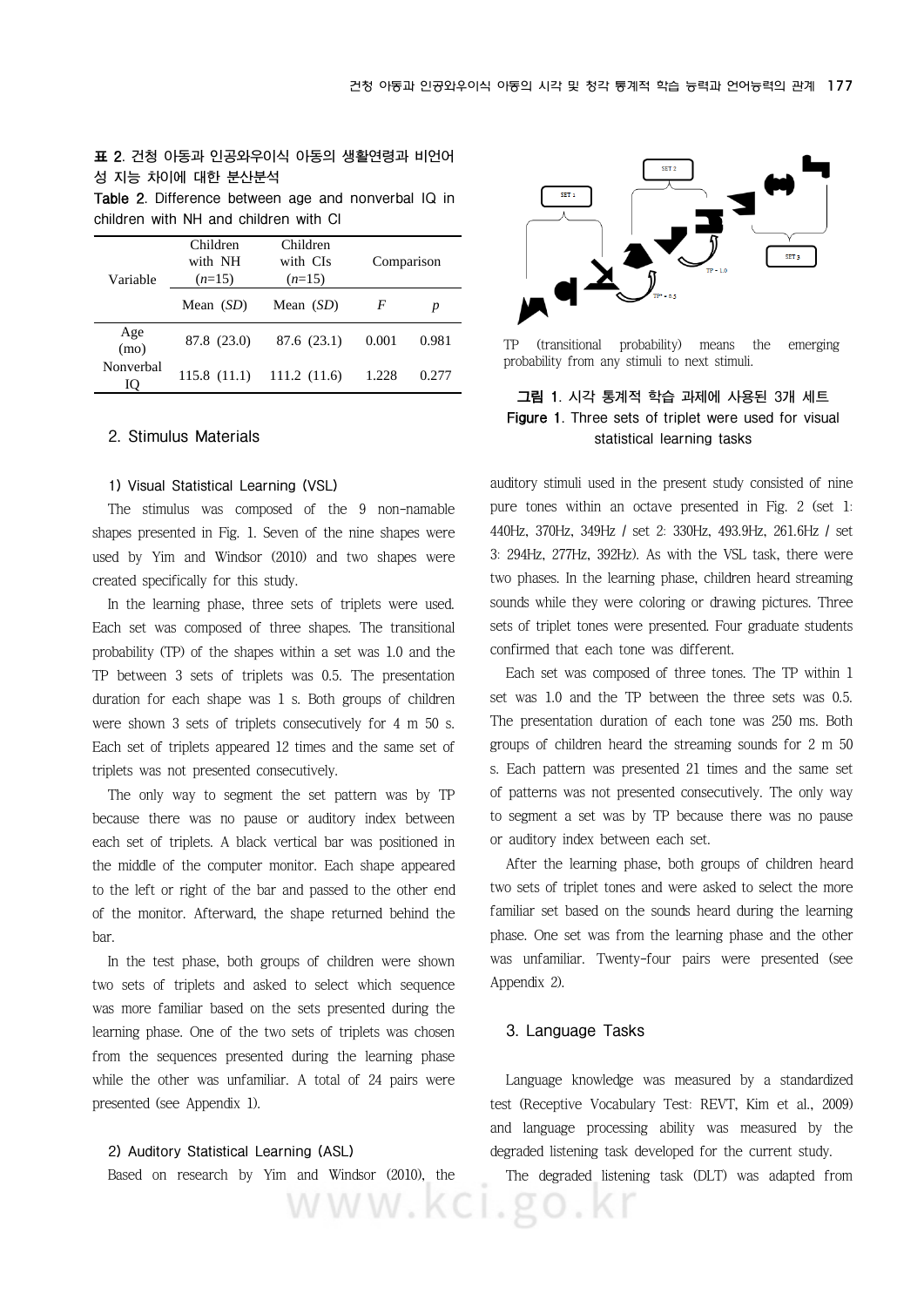

TP (transitional probability) means the emerging probability from any stimuli to next stimuli.

#### **그림 2. 청각 통계적 학습 과제에 사용된 3개 세트 Figure 2. Three sets of triplet were used for auditory statistical learning tasks**

Hyun and Yim's study (Conway et al., 2010a; Fallon et al., 2002; Shi, 2011). The degraded listening task (DLT) consists of two different sentences by its predictability. One is high predictable (HP) sentences, and the other is low predictable (LP) sentences.

- 1. 칫솔로 이를 <u>닦다</u>.
- 2. 아저씨가 종이를 불다.

The first sentence is an example of HP sentence, because we can guess the last word easily by using our knowledge. The second sentence is an example of LP sentence, because it is hard to find the last word by guessing. All sentences were created in Korean version.

Each sentence was composed of three phrases and the number of syllables per phrase was from 2 to 5. All verbs were in the present tense and 「subject, object, and verb」, 「subject, adverb, and verb」, 「adverb, object, and verb」, and 「subject, subject , verb or adjective」 was the order of the sentence.

To control the vocabulary difficulty, high frequency vocabulary was selected from among the vocabulary that 75 % of 30-month old children could express in their daily lives based on Choi (2000)' study. For the sentences composed of verbs with an auxiliary verb, metaphors and personification expressions were excluded. Ambiguous adjective tenses were also excluded.

A total of 130 sentences composed of 63 high predictability (HP) and 67 low predictability (LP) sentences were developed. Afterwards, 21 normal adults, graduate

www.k

students from A university, were asked to fill in the blanks (the last word) within each sentence. All sentences were presented in a random order.

The predictability of each sentence was scored as 1 when the participant provided an accurate response to the last word. If not, it was scored as 0. The raw score per sentence was divided by 100%. A total of 14 HP sentences (predictability ranging from 86 to 100%) and 14 LP sentences (predictability ranging from 0 to 0.95%) were selected as the final version of the degraded listening task (see Appendix 3).

All sentences were recorded by a female speaker through the TASCAM US-122MKⅡ USB 2.0 Audio/MIDI interface (TEAC Corporation). Recorded materials were edited using the segmentation program developed by a professional at SiTEC (Sound information technology center).

Babble noise was then added to the last word in each sentence using ITU-T P.56 Speech Voltmeter from the ITU Software Tools Library (G. 191 Annex A, ITU). The length of the last words and the babble noise were identical.

The signal to noise ratio (SNR) was modulated on the basis of speech loudness for each of the last words. Modulated noise was added to every last word in an identical time domain which was an English babble noise from NOISEX-92 (Varga & Steeneken, 1993).

Pilot testing was conducted to determine the appropriate SNR. Two children with NH were tested at 2dB, 0dB,  $-$ 2dB,  $-5$ dB,  $-6$ dB,  $-8$ dB, and  $-10$ dB SNR. In the results of previous study, mean score of high predictability sentence was 74%, mean score of low predictability sentence was 55% for normal adult (Conway et al., 2010a). −5dB was selected because mean score of high predictability sentence was 80%, low predictability sentences was 50% in the pilot test.

#### **4. Procedure**

The children with NH and CI were tested by trained research assistants at the Ewha Womans University. Both groups of children were tested in 2 phases, screening and experimental. The children with NH were given a nonverbal IQ test (Moon & Byun, 1997) and a brief pure tone hearing test as a screening test. These tests were used to ensure that the children were within the normal range. Nonverbal

 $\cdot$  K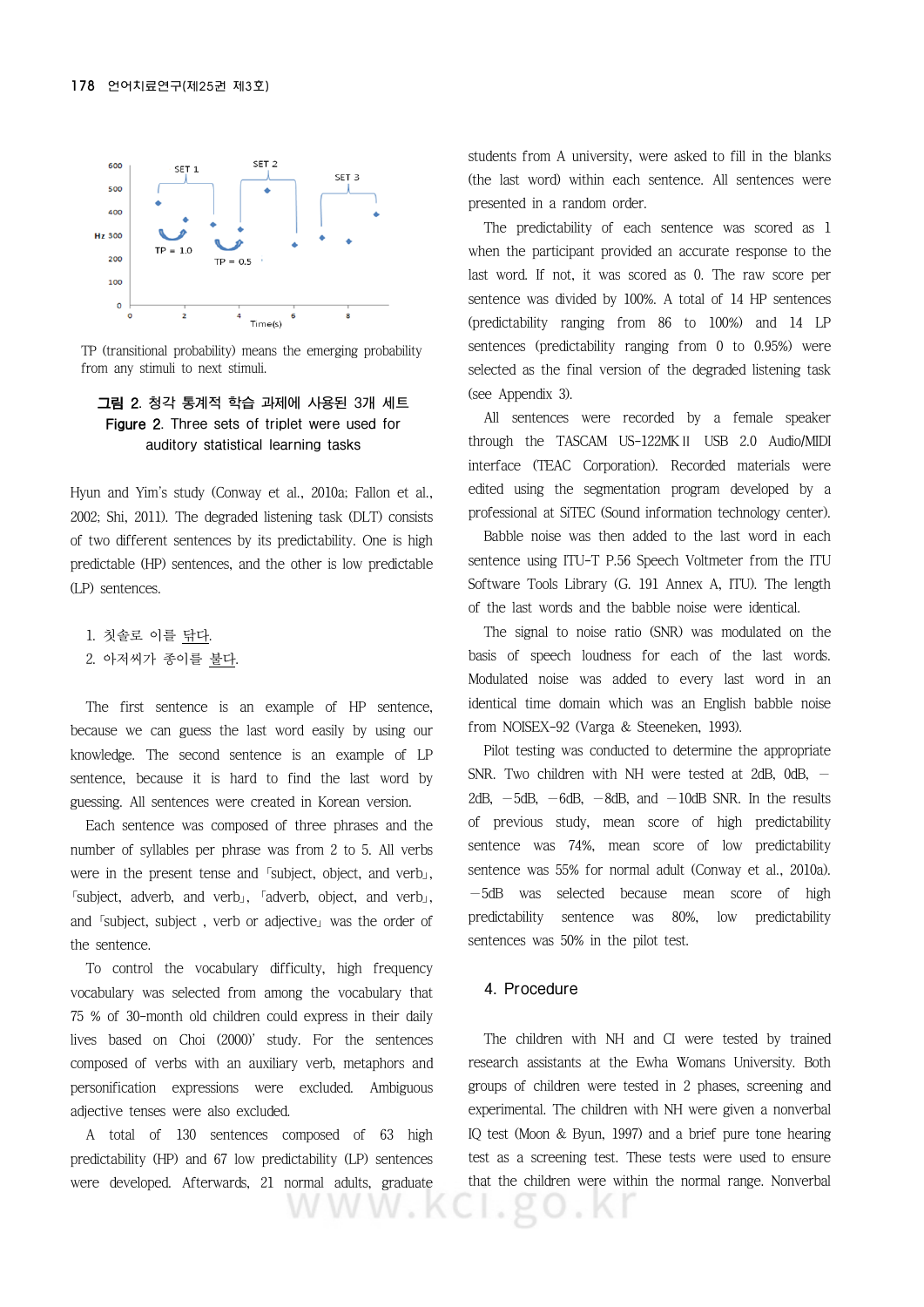#### IQ (Moon & Byun, 1997) had to be at least 85.

Children with NH who passed the screening were given 4 different experimental tests: VSL, ASL, receptive vocabulary test, and DLT. The experimental tests related to hearing, ASL and DLT took place in a sound-attenuated booth. Experimenters presented the materials through speakers at an average level of 67dB HL (ranged from 62.5 to 73 dB HL).

In order to control the loudness of speech sounds, we measured the loudness of each sentence using a sound level meter and the average was presented. Speakers were placed at  $\pm$  45 degrees azimuth relative to the listener.

An experimenter scored and recorded responses beside the children to provide reinforcement through verbal praise and to help keep the children's attention on the task. Three experimental tasks were conducted individually in a quiet room. The children with CI were given a nonverbal IQ test (Moon & Byun, 1997) and a Korean CVC words test for screening. The nonverbal IQ test was used to ensure that the children were within normal nonverbal IQ. The Korean CVC words test was scored as the percentage of correctly recognized phonemes to ensure that children with CI had sufficient hearing acuity to perform the experimental tasks related to hearing. Children with CI who passed the screening were given identical experimental tests as the children with NH.

The directions for visual, auditory statistical learning tasks and degraded listening task are below.

#### **1) Visual Statistical Learning Task:**

(1) learning phase: "You will see some shapes that you have never ever seen before. Just pay attention and look at the shapes on the computer screen."

(2) test phase: first, check if the child knows the meaning of the word 'familiar', "which word is more familiar to you, computer or putercom?" then, we give a direction, "You will choose the familiar set. You saw the several shapes on the screen. Then tell me which set is more familiar to you, 1 or 2."

#### **2) Auditory Statistical Learning Task:**

(1) learning phase: "You will hear some tones that you have never ever heard before. Just listen to the sounds and color the picture on the paper" statistics statistics

(2) test phase: same with visual statistical learning task. If a child didn't understand the word 'familiar', change to 'heard lots of time' or 'seen lots of time'.

#### **3) Degraded Listening Task:**

The tester asked the child, "Can you hear the speech sounds where many people are talking?" The child responded "No. Then we give the direction, "It is hard to hear the speech sounds when there are many people. Now you will hear some sounds. But there is last word of the sentence is covered with a noise in the speech sound. Listen carefully and tell me the last word." Two sentences were given for practice before the test phase.

#### **Ⅲ. Results**

To address the potential of a practice effect across modalities, accuracy was calculated separately for the VSL and ASL tasks, depending on the presentation order involved. Participants who performed the VSL task first had equivalent accuracy in ASL performance as those that performed the ASL task first,  $F(1, 29)=0.076$ ,  $p$ .05. There was no order advantage.

Our research question was whether children with CI have deficits in statistical learning compared to children with NH. The one-way ANOVA was used to compare group differences in the two domains. Table 3 shows the mean and SD of both groups for the VSL, ASL performance, vocabulary, DLT HP and LP scores.

There was a statistically significant difference by group for the VSL task,  $F(1, 29) = 4.105$ ,  $p\angle 05$ : children with NH had a mean of 59.7% (SD=16.1) and those with CI had a mean of 49.4% (SD=11.1). In the auditory domain, there was a statistically significant difference between the two groups,  $R1$ , 29)=9.485,  $p\mathsf{X}.01$ : children with NH had a mean of 62.5% (SD=15.4) and those with CI had a mean of 48%  $(SD=7.5)$ . In both domains, there were statistically significant differences in statistical learning.

There was a statistically significant difference by group for the receptive vocabulary score,  $F(1, 29) = 4.487$ ,  $p\angle 05$ : children with NH had a mean of  $93.2$  ( $SD=31.6$ ) and those with CI had a mean of  $69.5$  ( $SD=29.8$ ). Also there was a statistically significant difference by group for the degraded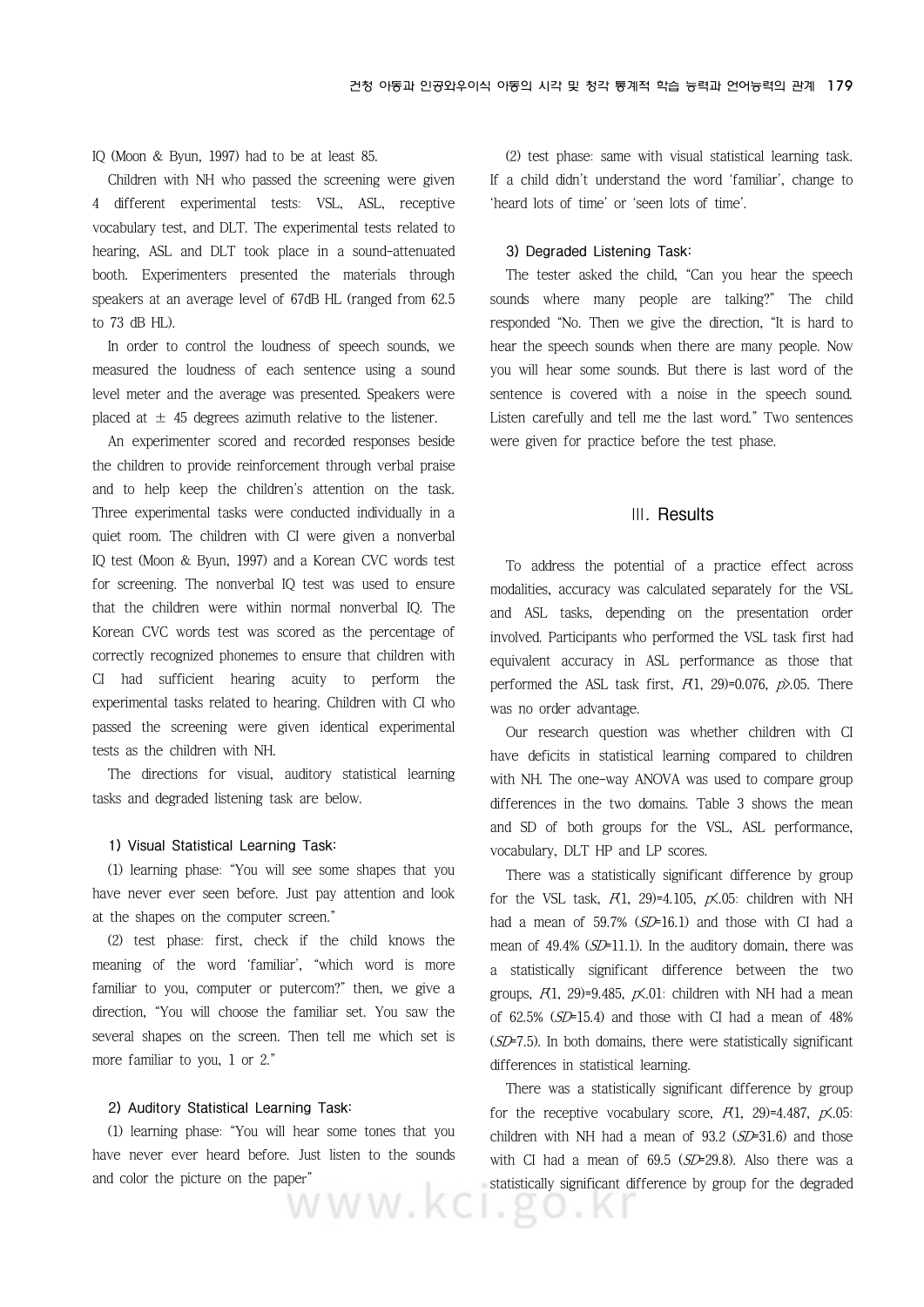#### **표 3. 일반 아동과 인공와우이식 아동의 시각 및 청각 통계 적 학습 수행력**

**Table 3. Visual and auditory statistical learning performance for children with NH and children with CI**

| Variable                                         | Children<br>with NH<br>$(n=15)$ | Children<br>with CIs<br>$(n=15)$ | Comparison |       |  |
|--------------------------------------------------|---------------------------------|----------------------------------|------------|-------|--|
|                                                  | Mean<br>(SD)                    | Mean<br>(SD)                     | F          | P     |  |
| Visual<br>statistical<br>learning <sup>a</sup>   |                                 | 59.7 (16.1) 49.4 (11.1)          | $4.105*$   | 0.052 |  |
| Auditory<br>statistical<br>learning <sup>a</sup> |                                 | 62.5 $(15.4)$ 48.9 $(7.5)$       | $9.485$ ** | 0.005 |  |
| Receptive<br>vocabulary <sup>b</sup>             |                                 | 93.2 (31.6) 69.5 (29.8)          | 4.487*     | 0.043 |  |
| $DLT-HPb$                                        |                                 | $26.3$ ( 2.0) 18.5 ( 4.3)        | 40.730     | 0.000 |  |
| $DI.T-I.Pb$                                      | 13.6(2.2)                       | 2.8(1.8)                         | 214.863*** | 0.000 |  |

 $\overline{a}$  The value is percentage;  $\overline{b}$  The values are raw score.

 $^{\ast}$ p $\!\times$ .05,  $^{\ast\ast}$ p $\!\times$ .01,  $^{\ast\ast}$ p $\!\times$ .001

listening task (high predictability sentence score),  $F(1)$ , 29)=40.730,  $p\mathsf{X}.001$  and the degraded listening task (low predictability sentence score),  $F(1, 29) = 214.863$ ,  $p\angle 001$ . Children with NH had each mean of  $26.3$  ( $SD=2.0$ ), 13.6  $(SD=2.2)$  and those with CI had each mean of 18.5  $(SD=4.3)$ , 2.8 (SD=1.8).

Another research question was to determine how much of the variance in children's statistical learning could explain language performance. Additional factors such as age, nonverbal IQ (Moon & Byun, 1997), AOI, CVC phoneme score, and DOI were examined. Stepwise multiple regression analysis was conducted for the two separate groups on the two different tasks.

For the children with NH, age was significantly correlated with receptive vocabulary  $(x \times 0.001,$  Table 4). Age was a significant predictor of their receptive vocabulary, F(1, 14)=82.275,  $\cancel{p}$ ,001,  $\cancel{R}^2$ =0.864, accounting for 86.4% of the variance in receptive vocabulary.

Age was significantly correlated with the high predictability DLT  $(x\zeta, 01)$  (Table 4). Age was also the only predictor that significantly explained the variance,  $F(1)$ , 14)=11.530,  $p\angle 0.01$ ,  $R^2=0.47$ , accounting for 47% of the variance in DLT HP sentences.

Table 5 shows the results of correlation among variables in children with CI. DOI was positively correlated with receptive vocabulary  $(p\mathsf{X}.01)$ . DOI was a significant predictor of receptive vocabulary,  $F(1, 14)=12.211$ ,  $p=0.004$ ,  $R^2$ =0.484, accounting for 48.4% of the variance in receptive vocabulary.

AOI was negatively correlated with DLT HP sentences  $(p<sub>x</sub>.05)$ . AOI was a statistically significant predictor that explained the variance,  $F(1, 14) = 5.294, p \times 0.05, R^2 = 0.289$ , accounting for 28.9% of the variance in DLT HP sentences.

VSL performance was positively correlated with DLT LP sentences and AOI  $(x \le 0.05)$ . VSL performance was a significant predictor of DLT LP sentences,  $R1$ , 14)=6.962,  $p\zeta$ .05,  $R^2$ =0.349, accounting for 34.9% of the variance.

In addition, AOI was another significant predictor of DLT LP sentences. The full regression model accounted for 55.2% of the variance in LP sentence,  $R1$ , 14)=7.385,  $p\mathsf{X}.01$ ,  $R^2$ =0.552.

|  |  | 표 4. 일반 아동의 통계적 학습 수행력과 언어 능력간의 상관관계 분석 |  |  |  |  |  |  |  |
|--|--|-----------------------------------------|--|--|--|--|--|--|--|
|--|--|-----------------------------------------|--|--|--|--|--|--|--|

|  | Table 4. Intercorrelations among statistical learning performance and language ability in children with NH |  |  |  |  |  |  |  |  |
|--|------------------------------------------------------------------------------------------------------------|--|--|--|--|--|--|--|--|
|--|------------------------------------------------------------------------------------------------------------|--|--|--|--|--|--|--|--|

|                         | Age      |                  | <b>VSL</b> |                  | <b>ASL</b> |       | Receptive<br>Vocabulary |                  | <b>DLT</b><br>-HP |       |
|-------------------------|----------|------------------|------------|------------------|------------|-------|-------------------------|------------------|-------------------|-------|
|                         |          | $\boldsymbol{D}$ |            | $\boldsymbol{D}$ | r          | D     | r                       | $\boldsymbol{p}$ |                   | p     |
| <b>VSL</b>              | $-0.251$ | 0.367            |            |                  |            |       |                         |                  |                   |       |
| <b>ASL</b>              | 0.270    | 0.330            | $-0.181$   | 0.518            |            |       |                         |                  |                   |       |
| Receptive<br>vocabulary | 0.929    | $0.000***$       | 0.307      | 0.266            | $-0.294$   | 0.287 |                         |                  |                   |       |
| DLT-HP                  | 0.686    | $0.005***$       | 0.268      | 0.333            | $-0.325$   | 0.237 | 0.674                   | $0.006***$       |                   |       |
| DLT-LP                  | 0.094    | 0.738            | $-0.132$   | 0.638            | $-0.227$   | 0.416 | 0.253                   | 0.364            | 0.225             | 0.420 |

VSL=visual statistical learning; ASL=auditory statistical learning; DLT-HP=degraded listening task–high predictability sentence; DLT-LP=degraded listening task–low predictability sentence.<br>\*\*p<.01, \*\*\*p<.001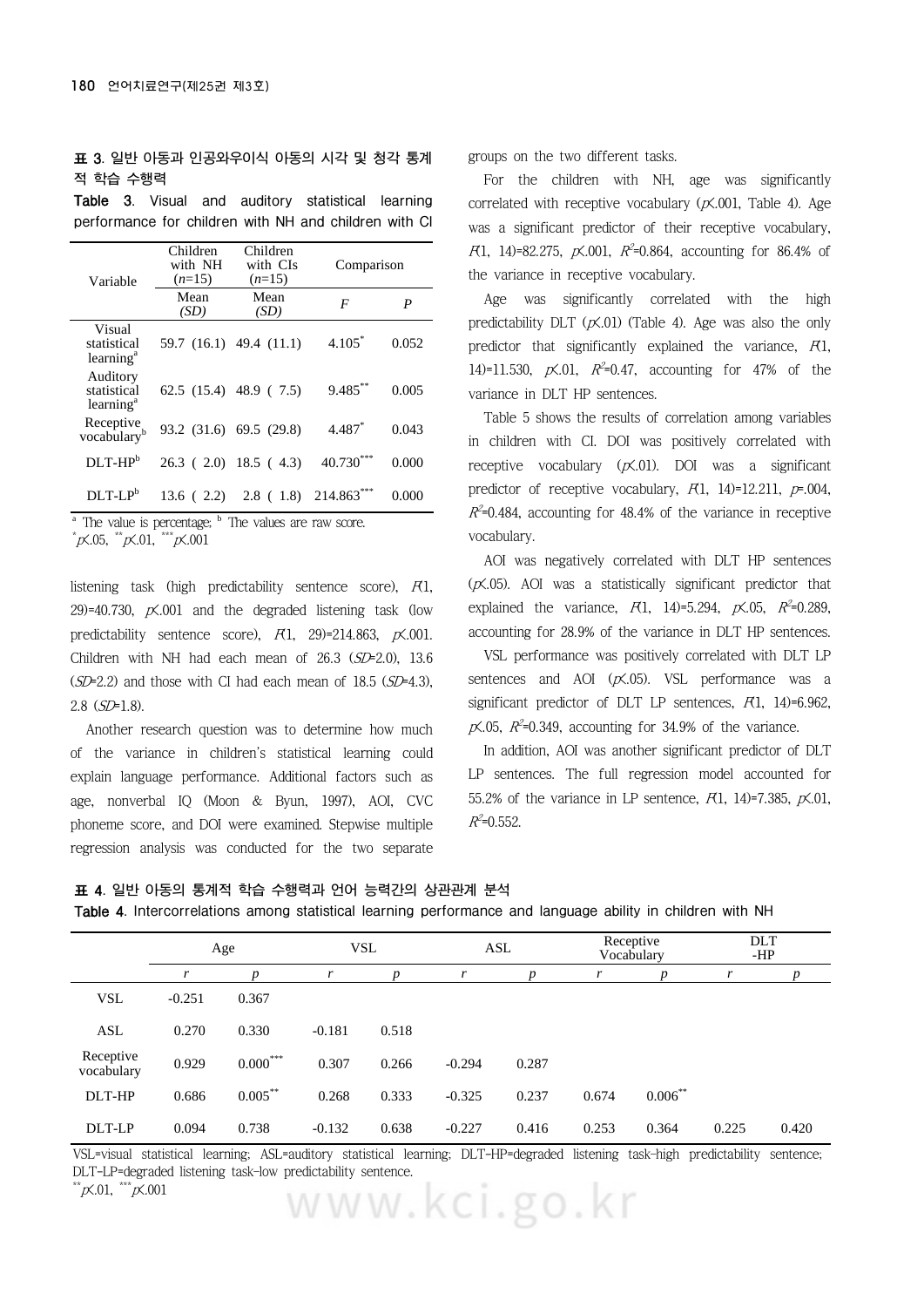**표 5. 인공와우이식 아동의 통계적 학습 수행력, AOI, DOI, 언어능력간의 상관관계 분석**

**Table 5. Intercorrelations among statistical learning performance, AOI, DOI, and language ability in children with CI** 

|                         |          | Age              |                               | <b>AOI</b>       |          | <b>DOI</b>       | <b>VSL</b> |                  | ASL      |       | Receptive<br>vocabulary |                  | DLT-HP |                  |
|-------------------------|----------|------------------|-------------------------------|------------------|----------|------------------|------------|------------------|----------|-------|-------------------------|------------------|--------|------------------|
|                         | r        | $\boldsymbol{p}$ | r                             | $\boldsymbol{p}$ | r        | $\boldsymbol{p}$ | r          | $\boldsymbol{p}$ |          | p     | r                       | $\boldsymbol{p}$ | r      | $\boldsymbol{p}$ |
| AOI                     | 0.331    | 0.228            |                               |                  |          |                  |            |                  |          |       |                         |                  |        |                  |
| <b>DOI</b>              | 0.909    | $0.000***$       | $-0.093$                      |                  |          |                  |            |                  |          |       |                         |                  |        |                  |
| <b>VSL</b>              | 0.207    | 0.459            | $0.579$ $0.024$ <sup>*</sup>  |                  | $-0.037$ | 0.895            |            |                  |          |       |                         |                  |        |                  |
| <b>ASL</b>              | 0.097    | 0.731            | 0.009                         | 0.975            | 0.099    | 0.726            | 0.318      | 0.248            |          |       |                         |                  |        |                  |
| Receptive<br>vocabulary | 0.681    | $0.005***$       | 0.051                         | 0.856            | 0.696    | $0.004***$       | $-0.027$   | 0.925            | $-0.017$ | 0.925 |                         |                  |        |                  |
| DLT-HP                  | 0.231    | 0.408            | $-0.538$ $0.039$ <sup>*</sup> |                  | 0.481    | 0.069            | $-0.202$   | 0.469            | 0.191    | 0.469 | 0.358                   | 0.190            |        |                  |
| DLT-LP                  | $-0.038$ | 0.894            | $-0.025$ 0.929                |                  | $-0.029$ | 0.919            | 0.591      | $0.020*$         | 0.288    | 0.297 | 0.040                   | 0.887            | 0.285  | 0.303            |

AOI=age of implantation; DOI=duration of implant use; VSL=visual statistical learning; ASL=auditory statistical learning; DLT-HP=degraded listening task–high predictability sentence; DLT-LP=degraded listening task–low predictability sentence. \*  $\gamma$ <sub>X</sub>.05,  $\gamma$ <sup>\*\*</sup> $\chi$ .01,  $\gamma$ <sup>\*\*\*</sup> $\chi$ .001

#### **Ⅳ. Discussion**

#### **1. Statistical Learning Performance in Children with NH and Children with CI**

There were significant differences in VSL and ASL between children with NH and those with CI. Children with CI were less proficient than those with NH at segmenting the three combinations in the sequential order presented. Children with CI had difficulties with identifying information presented in sequential order. The results confirmed that not only auditory domain but also in visual domain were affected by auditory deprivation in this group (Conway et al., 2010b).

The results of significant difference in visual statistical learning performance between children with NH and children with CI are consistent with previous research (Conway et al., 2010b). It is challenging to directly compare the study results with a previous study on auditory statistical learning in children with CI.

Evans et al., (2009) reported children with SLI had statistically significant lower scores compared to normal. Auditory statistical learning performance in language delayed group is lower than normal children; it can be also explained similar to difference between children with CI and NH. Statistical learning has been suggested as domain general ability from previous studies (Conway et al., 2010b; Yim & Rudoy, 2013). Thus it makes sense that children with CI have lower performance on both auditory and visual statistical learning.

The segmentation ability of sequential stimulus is an important skill in language acquisition (Graf Estes et al., 2007; Lany & Saffran 2010). It has been suggested that statistical learning ability is an underlying factor in infants' ability to learn language quickly (Saffran et al., 1996, 1999; Kirkham et al., 2002). Since language units have probabilistic relationships with one another, it is possible to detect the probability within a sentence and to understand implicit rules within a spoken language (Kirkham et al., 2002). Thus, detrimental effect on this learning mechanism may influence normal language development.

The statistical learning interacts with the auditory stimuli that children are exposed to which is not the strongest feature that children with CI possess. Consequently, this may be the reason why it is difficult to reach normal performance even after CI implantation. Children with CI may be affected by the nerve reorganization and complex plasticity of the brain (Pisoni et al., 2010). However, their statistical learning ability in visual domain was still lower compared to children with NH. Thus, this study presents meaningful results confirming deficits in the statistical learning ability of children with CI regardless of the presented domain.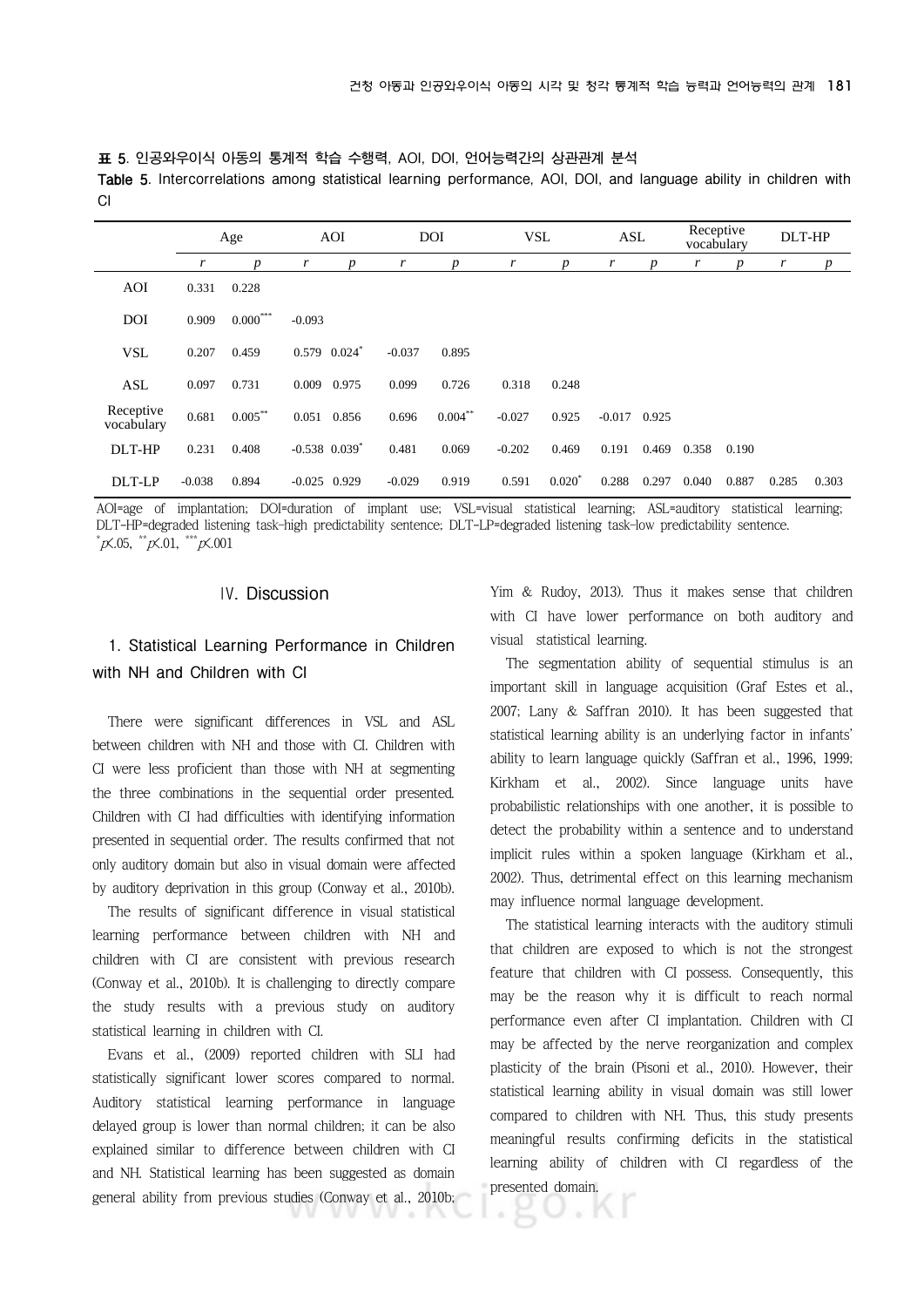#### **2. Predictor of Language Performance in children with NH**

There are interesting results from data involving children with NH. First, there was no correlation between statistical learning and age. Statistical learning performance did not improve with age. These results suggest that statistical learning ability may be not related to development. As revealed in several studies, statistical learning ability has been found in all ages, from infants to adults (Conway & Christiansen, 2005; Conway et al., 2007, 2010a, 2010b; Kirkham et al., 2002; Saffran et al., 1996, 1999; Yim & Windsor, 2010).

Second, there was a high positive correlation between age and HP sentence score. Age accounted for 45.1% of the variance in the HP sentence score. These results are consistent with previous reports that age predicts HP sentence score (Benichov et al., 2012). The results of this study show that older children with NH are better at using top-down knowledge.

The results also showed that the group with more learning experience performed better in predicting the last word in sentences and in identifying words logically related to each other. This suggests that top-down processing ability requires not only procedural knowledge, but also explicit knowledge including vocabulary acquired through many years of experience.

Third, there was positive correlation between receptive vocabulary score and language processing score (DLT-HP) in NH group. According to Ullman(2004), explicit memory and learning is related to the mental lexicon, procedural memory and learning is related to learn skills and information which is included order or sequence.

However, CI group in our study has shows no difference between receptive vocabulary score and language processing score, that is why normal children can reach similar level, but we predict there will be difference between receptive vocabulary and language processing score in the group of language deficit.

We did not have syntactic language tasks but language processing task and vocabulary task represented children's language skills. Even though there was no significant correlation between receptive vocabulary and statistical learning, there was a significant correlation between

ww.l

degraded listening task and statistical learning.

#### **3. Predictor of Language Performance in Children with CI**

Remarkable results were obtained involving children with CI. First, HP sentence score was negatively correlated with AOI and AOI accounted for 28.9% of the variance in HP sentence score in which early implanted children had better performance with HP sentences. Recall that age was a significant predictor for HP sentence score in children with NH.

These results suggest that children who hear from a younger age will be able to process high context sentences more accurately because they were exposed to language earlier. The HP sentences in DLT were designed to tap the ability to use top down knowledge and emphasized language processing ability which was somewhat different from vocabulary knowledge. Although it has been suggested that the amount of language experience is an important factor which can be represented via DOI, language experience at a right timing, represented by AOI, is more important for HP sentence accuracy shown in children with CI.

This may be the reason why age was a sole predictor of vocabulary and HP in children with NH whereas it was DOI for vocabulary (which represents language knowledge) and AOI for HP sentence accuracy (which represents language processing). As was already revealed by many studies, AOI is a critical predictor for language ability after implantation in children with CI. It is a common theory that surgery at an earlier age yields positive results (Geers et al., 2007; Holt & Svirsky, 2008; Tomblin et al., 2005).

Thus, exposing a sound within sensitive period may have a significant effect on the central auditory system, which allows children with CI process linguistic information as well as NH group (Sharma et al., 2002; Szagun & Stumper, 2012).

Second, the LP sentence score was positively correlated with VSL ability and VSL performance accounted for 34.9% of the variance in the LP sentence score. Additionally, AOI accounted for 20.3% of the variance in the LP sentence score. AOI and VSL performance accounted for 55.2% of the variance in the LP sentence score.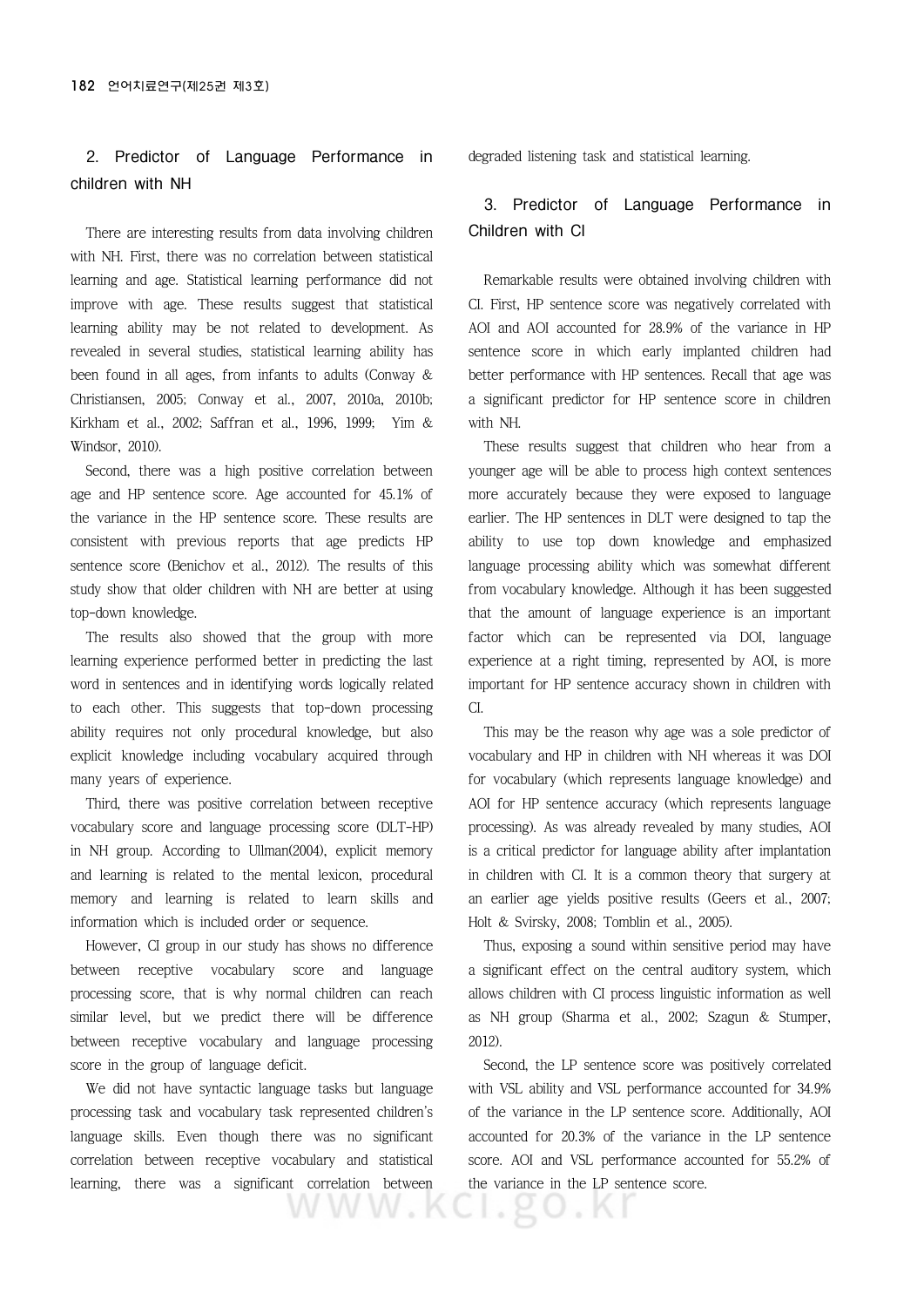LP sentence score was better with younger AOI. AOI predicts language processing skills in everyday life, with both HP sentences using top-down knowledge and LP sentences using bottom-up knowledge, acoustic-phonetic knowledge (Conway et al., 2010b; Klatt, 1979).

To develop the ability to process sequential sentences, one must be exposed to speech sounds as early as possible, with or without high context. This is because regular and predictable exposure to the stimulus plays a positive role in the development of speech processing ability through brain plasticity. Exposure to speech sounds at the right time results in the ability to identify regularity and sequence learning opportunities. Thus, earlier exposure to speech sounds may have a positive impact on language processing skills in children with CI.

However, it should be noted that LP sentence accuracy requires VSL ability, unlike HP sentences. LP sentence performance represents ability to process information which rely less on experience compared to HP. Thus, fundamental learning ability which was measured by statistical learning predicted LP performance significantly whereas HP was predicted by AOI only. Interesting results were that it was VSL which predicted LP rather than ASL.

It is an unexpected result that there was no correlation between auditory statistical learning performance and language task which is different from previous studies. We assume that if auditory domain is more affected by auditory deprivation, it may be visual domain which better represent the ability to detect statistical regularity.

Another explanation for these results is that ASL had smaller standard deviation compared to VSL. When predicting a variable, there has to be a certain amount of variation. In CI group, ASL had a mean of 48.9% and SD of 7.5% in which VSL had a mean of 49.4% and SD of 11.1% similar to that of NH group for the VSL. However, as data shows the SD in ASL was limited compared to VSL and this may be the reason why ASL did not have enough variation to explain language performance compared to VSL in this group

However, this study suggests that the capability to cognize regularities in everyday lives is interpreted, with significance, to be related with linguistic competence. Everyday life is full of rules, and these rules apply to more than sounds. Traffic lights flashing and plates on display in stores are all determined by an order that depends on certain properties. There is some inherent regularity in visual stimulus. Interestingly, the ability to identify and use these regularities could predict the rules for matching acoustic-phonetics.

Lastly, there was a positive correlation between VSL ability and AOI ( $r=0.579$ ,  $p=0.024$ ). AOI was examined with stepwise regression analysis to determine whether it predicts VSL ability. The results showed that AOI accounted for 33.6% of the variance in VSL ability.

An interpretation of this result is that children who received cochlear implants late rely on procedural learning of visual stimuli as a compensatory mechanism because of auditory deprivation during a critical period. This result confirms once again that children with CI are more affected by the presented domain than children with other communication disorders.

Based on the results presented above, language processing ability that required acoustic-phonetic knowledge was associated with earlier AOI and good performance in VSL. VSL ability may also be affected by auditory deprivation prior to implantation. Children with NH performed significantly better under multimodal conditions than both visual and auditory stimuli (Evans et al., 2009). However, children with CI responded slower to auditory stimuli and had difficulty utilizing all available clues (Evans et al., 2009).

Neurological findings imply that VSL ability may be enhanced during auditory deprivation in children with CI. Brain plasticity results in a change in the brain due to sensory deprivation. When processing visual stimuli, there is greater recruitment in the posterior-superior-temporal sulcus in the auditory deprivation group (Bavelier & Neville, 2002).

In addition, different patterns were observed in visual stimulus processing between the auditory deprivation group and the normal hearing group. The primary auditory cortex of the right hemisphere in the auditory deprivation group is involved in processing visual rather than auditory stimuli (Finney et al., 2003). This result indicates that the nervous system is reorganized and the compensatory mechanism is developed after auditory deprivation. These findings suggest that children with CI employ a different system in the processing of stimulus due to the auditory deprivation.

WWW.KCI.go.Kr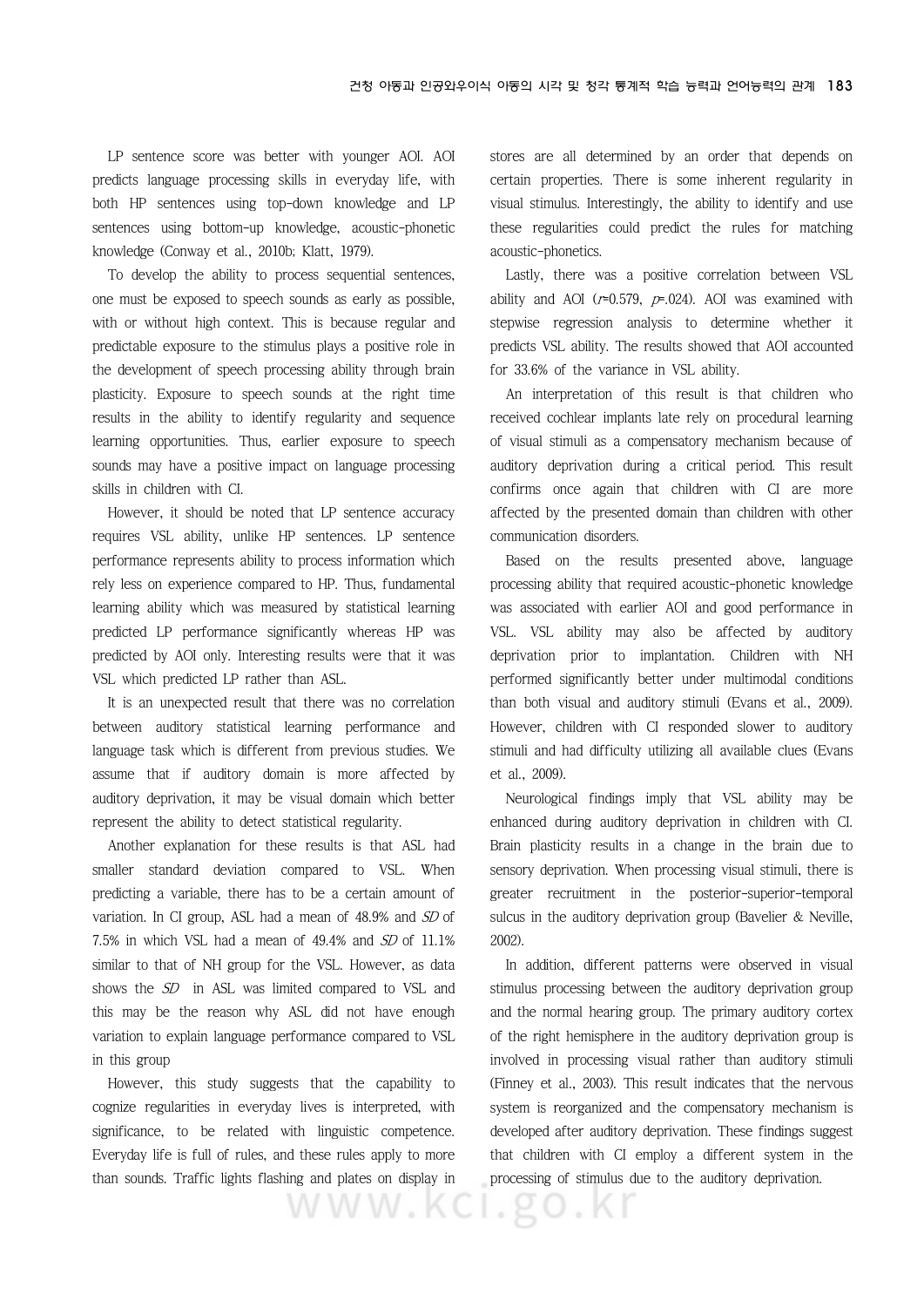In summary, children with CI show a deficit in VSL and ASL ability compared to those with NH. Secondly, AOI is a critical factor explaining the causal relationship for language processing ability in children with CI. Thirdly, in the present study, VSL ability was found to play an important role in language processing ability.

Follow-up longitudinal studies should examine whether the magnitude of increase in statistical learning by time is similar across groups and across domains and further investigate the relationship between overall language performance and fundamental learning mechanism.

The limitations of this study were as follows.

First, a total of 15 children with NH and 15 children with CI participated in this study. It is difficult to generalize the results of this study due to a limited subject number. Therefore, further research should be recruited much more participation.

Also, we presented auditory stimulus to children before experimental task to ensure perception of the sound. However, pitch discrimination may have been very weak for some children with CI depends on their mapping statues.

Finally, children were exposed to only visual stimulus in the visual statistical learning task, but exposed to auditory stimulus while coloring the picture in the auditory statistical learning task. In addition, we use the same paradigm for visual and auditory statistical learning tasks with previous studies. There remains differences in exposure time of visual stimulus (1s, 4m 50s) and auditory stimulus (250ms, 2m 50s). It is difficult to match the both stimulus identically. In the future study, attention shall be considered when creating the task.

#### Reference

- Anderson, J. (1982). Acquisition of cognitive skill. Psychological Review, 89, 369-406.
- Bavelier, D., & Neville, H. (2002). Cross-modal plasticity: Where and how? Nature Reviews Neuroscience, 3, 443-452.
- Bergeson, T., Pisoni, D., & Davis, R. (2003). A longitudinal study of audiovisual speech perception by children

with hearing loss who have cochlear implants. The Volta Review, 103, 347-370.

- Benichov, J., Cox, L., Tun, P., & Wingfied, A. (2012). Word recognition within a linguistic context: Effects of age, hearing acuity, verbal ability, and cognitive function. Ear and Hearing, 33, 250-256.
- Chambers, K., Onishi, K., & Fisher, C. (2003). Infants learn phonotactic regularities from brief auditory experience. Cognition, 87, B67-B77.
- Choi, E. H. (2000). A study of vocabulary development of Korean children (Master's thesis). Yonsei University, Seoul.

[최은희 (2000). 한국 아동의 어휘발달 연구: 13개월~30 개월 아동을 대상으로. 연세대학교 대학원 석사학위 논 문.]

- Cleary, M., Pisoni, D., & Geers, A. (2001). Some measures of verbal and spatial working memory in eight-and nine-year-old hearing impaired children with cochlear implants. Ear and Hearing, 22, 395-411.
- Cleeremans, A., Destrebecqz, A., & Boyer, M. (1998). Implicit learning: News from the front. Trends in Cognitive Sciences, 2, 406-416.
- Conway, C., Baurnschmidt, A., Huang, S., & Pisoni, D. (2010a). Implicit statistical learning in language processing: Word predictability is the key. Cognition, 114, 356-371.
- Conway, C., & Christiansen, M. (2005). Modality-constrained statistical learning of tactile, visual, and auditory sequences. Journal of Experimental Psychology: Learning, Memory, and Cognition, 31, 24-39.
- Conway, C., Pisoni, D., Anaya, E., Karpicke, J., & Henning, S. (2010b). Implicit sequence learning in deaf children with cochlear implants. Developmental Science, 14, 69-81.
- Conway, C., Pisoni, D., & Kronenberger. (2009). The importance of sound for cognitive sequencing abilities: The auditory scaffolding hypothesis. Current Directions in Psychological Science, 18(5), 275-279.
- Conway, C., Karpicke, J., & Pisoni, D. (2007). Contribution of implicit sequence learning to spoken language processing: Some preliminary findings with hearing adults. Journal of Deaf Studies and Deaf Education, 12, 317-334.

Eisenberg, L., Martinez, A., Holowecky, S., & Pogorelsky, S.

20.KI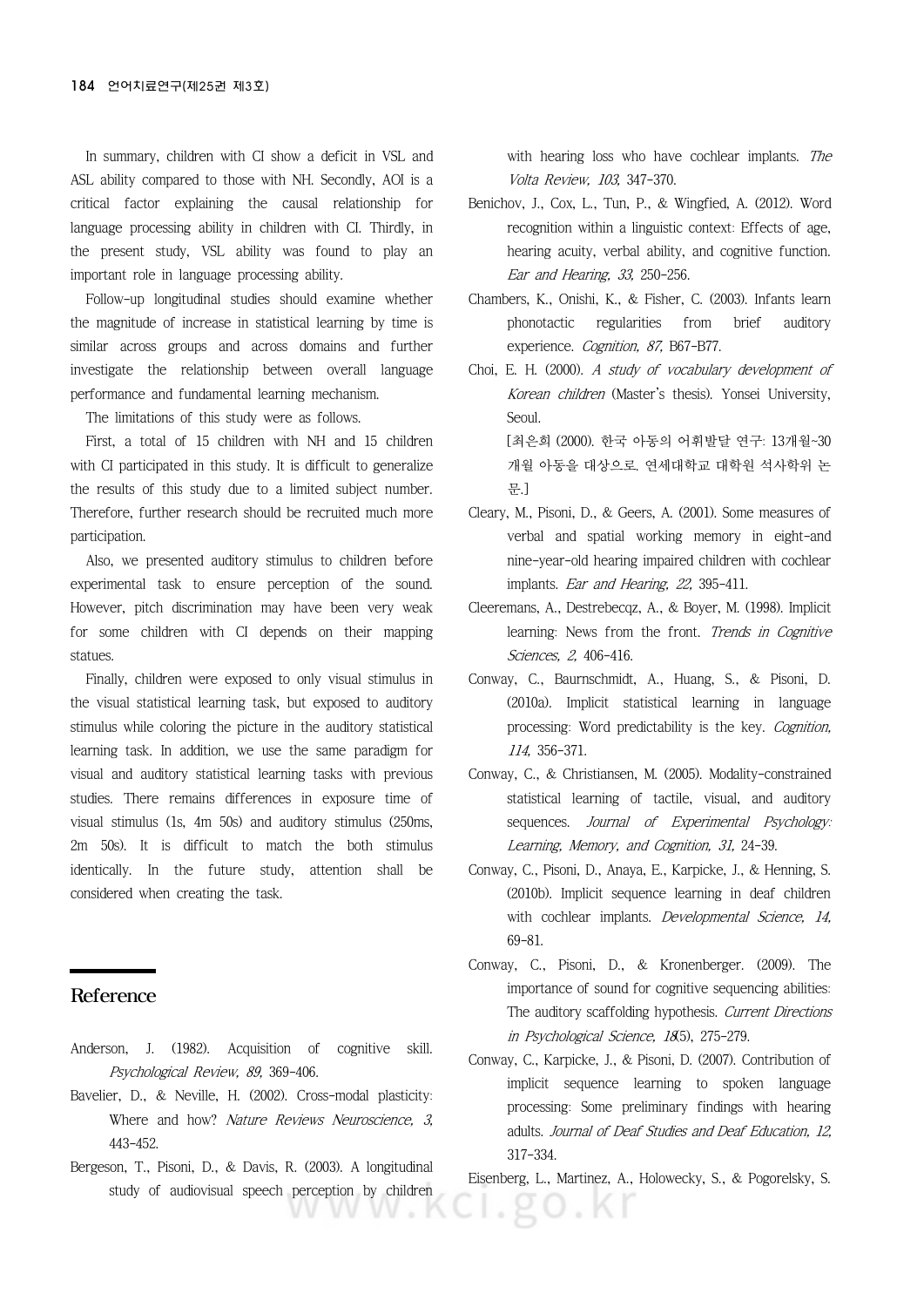(2002). Recognition of lexically controlled words and sentences by children with normal hearing and children with cochlear implants. Ear and Hearing, 23, 450-462.

- Evans, J., Saffran, J., & Robe-Torees, K. (2009). Statistical learning in children with specific language impairment. Journal of Speech, Language, and Hearing Research, 52, 321-335.
- Fallon, M., Trehub, S., & Schnerider, B. (2002). Children's use of semantic cues in degraded listening environments. Journal of the Acoustical Society of America, 111, 2242-2249.
- Finney, E., Clementz, B., Hickok, G., & Dobkins, K. (2003). Visual stimuli activate auditory cortex in deaf subjects: Evidence from MEG. Neuroreport, 14, 1425-1427.
- Geers, A. (2003). Predictors of reading skill development in children with early cochlear implantation. Ear and Hearing, 25, 59S-68S.
- Geers, A., Moog, J., Biedenstein, J., Brenner, C., & Hayers, H. (2009). Spoken language scores of children using cochlear implants compared to hearing age-mates at school entry. Journal of Deaf Studies and Deaf Education, 14, 371-385.
- Geers, A., Nicholas, G., & Moog, J. (2007). Estimating the influence of cochlear implantation on language development in children. Audiological Medicine, 5, 262-273.
- Geers, A., Nicholas, G., & Sedey, A. (2003). Language skills of children with early cochlear implantation. Ear and Hearing, 24, 46S-58S.
- Graf Estes, K., Evans, J., Alibali, M., & Saffran, J. (2007). Can infants map meaning to newly segmented words? Psychological Science, 18, 254-260.
- Hawker, K., Ramirez-Inscoe, S., Twomey, T., O'Donogue, G., & Moore, D. (2008). Disproportionate language impairment in children using cochlear implants. Ear and Hearing, 29, 467-471.
- Holt, R., & Svirsky, M. (2008). An exploratory look at pediatric cochlear implantation: Is earliest always best? Ear and Hearing, 29, 492-511.
- Hyun, S. H., & Yim, D. S. (2013). The performance on degraded listening task in children with cochlear implants. Communication Science and Disorders, 181), 86-97.

[현승희, 임동선 (2013). 인공와우이식 아동의 문맥조건 에 따른 소음상황듣기 수행능력. 언어청각장애연구, 18(1), 86-97.]

- Kim, Y. T., Hong, K. H., Kim, K. H., Jang, H. S., & Lee, J. Y. (2009). Receptive and Expressive Vocabulary Test (REVT). Seoul: Seoul Community Rehabilitation Center. [김영태, 홍경훈, 김경희, 장혜성, 이주연 (2009). 수용· 표현 어휘력 검사. 서울: 서울장애인종합복지관.]
- Kirkham, N., Slemmer, J., & Johnson, S. (2002). Visual statistical learning in infancy: Evidence of a domain general learning mechanism. Cognition, 83, B35-B42.
- Klatt, D. (1979). Speech perception: A model of acoustic-phonetic analysis and lexical access. Journal of Phonetics, 7, 279-312.
- Kral, A., & Tillein, J. (2006). Brain plasticity under cochlear implant stimulation. Otorhinolarygology, 64, 89-108.
- Lany, J., & Saffran, J. (2010). From statistics to meaning: Infants' acquisition of lexical categories. Psychological Science, 21, 284-291.
- Lee, M. Y., Shin, J. C., Kim, H. H., & Kim, L. S, (2009b). Open-set monosyllabic speech perception test for preschool children. Korean Journal of Otorhinolaryngology: Head and Neck Surgery, 52, 312-321. [이미영, 신지철, 김향희, 김리석 (2009). 학령 전 아동 의 단음절 말지각 검사 개발. 대한이비인후과학회지: 두경부외과학, 52(4), 312-321.]
- Lee, M. J., Kwon, M. J., & Seok, D. I. (2009a). Word acquisition effects between isolated and contextual word training of children with cochlear implants. Journal of Speech-Language and Hearing Disorders, 18(2), 159-178. [이명진, 권미지, 석동일 (2009). 독립과 문맥 조건 간 인공와우 이식 아동의 단어학습 효과 비교. 언어치료연

구, 18(2), 159-178.]

- Moon, S. B., & Byun, C. J. (1997). Korean Kaufman Assessment Battery for Children (K-ABC). Seoul: Hakjisa. [문수백, 변창진 (1997). K-ABC교육·심리측정도구. 서 울: 학지사.]
- Niparko, J., Tobey, E., Thal, D., Eisenberg, L., Wang, N., Quittner, A., & Fink, N. (2010). Spoken language development in children following cochlear implantation. Journal of the American Medical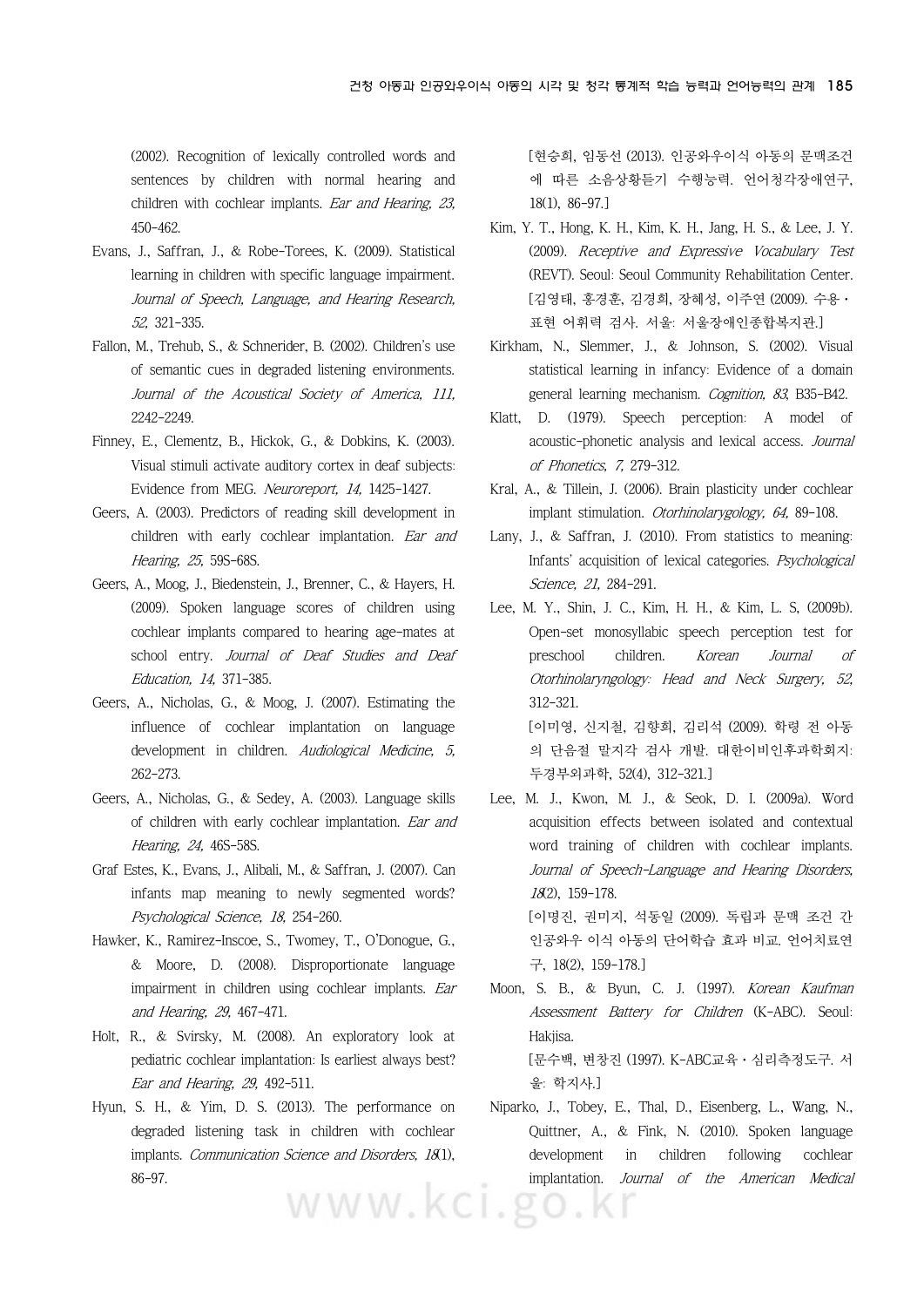Association, 303, 1498-1506.

- Peňa, M., Bonatti, L., Nespor, M., & Mehler, H. (2002). Signal-driven computations in speech processing. Science, 298, 604-607.
- Perruchet, P., & Pacton, S. (2006). Implicit learning and statistical learning: One phenomenon, two approaches. Trends in Cognitive Sciences, 10, 233-238.
- Pisoni, D., Conway, C., Kronenberger, W., Henning, S., & Anaya, E. (2010). Executive function and cognitive control in deaf children with cochlear implants. In M. S. Marschark & P. E. Spencer (Eds.), Oxford Handbook of Deaf Studies, Language, and Education (2nd ed, Vol. 1). NewYork: Oxford University Press.
- Reber, A. S. (1967). Implicit learning of artificial grammar. Journal of Verbal Learning and Verbal Behavior, 5, 855-863.
- Saffran, J., Aslin, R., & Newport, E. (1996). Statistical learning by 8-month-old infants. Science, 274, 1926-1928.
- Saffran, J., Johnson, E., Aslin, R., & Newport, E. (1999). Statistical learning of tone sequences by human infants and adults. Cognition, 70, 27-52.
- Sharma, A., Dorman, M., & Spahr, A. (2002). A sensitive period for the development of the central auditory system in children with cochlear implants: Implications for age of implantation. Ear and Hearing, 23, 532-539.
- Shi, L. (2011). Contribution of linguistic variables to bilingual listeners' perception of degraded English sentences. Journal of Speech, Language, and Hearing Research, 55, 219-234.
- Szagun, G., & Stumper, B. (2012). Age of experience? The influence of age at implantation, social and linguistic environment on language development in children with

cochlear implants. Journal of Speech, Language, and Hearing Research, 55, 1640-1654.

- Tomblin, J. B., Barker, B. A., Spencer, L. J., Jhang, X., & Gnatz, B. J. (2005). The effect of age at cochlear implant initial stimulation on expressive language growth in infants and toddlers. Journal of Speech, Language, and Hearing Research, 48, 853-867.
- Ullman, M. (2004). Contributions of memory circuits to language: The declarative/procedural model. Cognition, 92, 231-270.
- Ullman, M., & Pierpont, E. (2005). Specific language impairment is not specific to language: The procedural deficit hypothesis. Cortex, 41, 399-433.
- Varga, A., & Steeneken, H. (1993). Assessment for automatic speech recognition: Ⅱ. NOISEX-92: A database and an experiment to study the effect of additive noise on speech recognition system. Speech Communication, 12, 247-251.
- Yim, D. S., & Rudoy, J. (2013). Implicit statistical learning and language skills in bilingual children. Journal of Speech, Language and Hearing Research, 56, 310-322.
- Yim, D. S., & Windsor, J. (2010). The roles of nonlinguistic statistical learning and memory in language skill. Communication Science and Disorders, 15(3), 381 - 396. [임동선, 제니퍼 윈저 (2010). 언어능력에서 비언어정보 통계적 학습과 기억력 역할. 언어청각장애연구, 15(3), 381-396.]
- Yoon, J. S., & Choi, Y. R. (2009). Metalinguistic awareness of children with cochlear implants in the area of syntax. Journal of Speech-Language and Hearing Disorders, 18(2), 105-122. [윤정선, 최예린 (2009). 인공와우 이식 아동의 메타구

문 능력. 언어치료연구, 18(2), 105-122.]

# www.kci.go.kr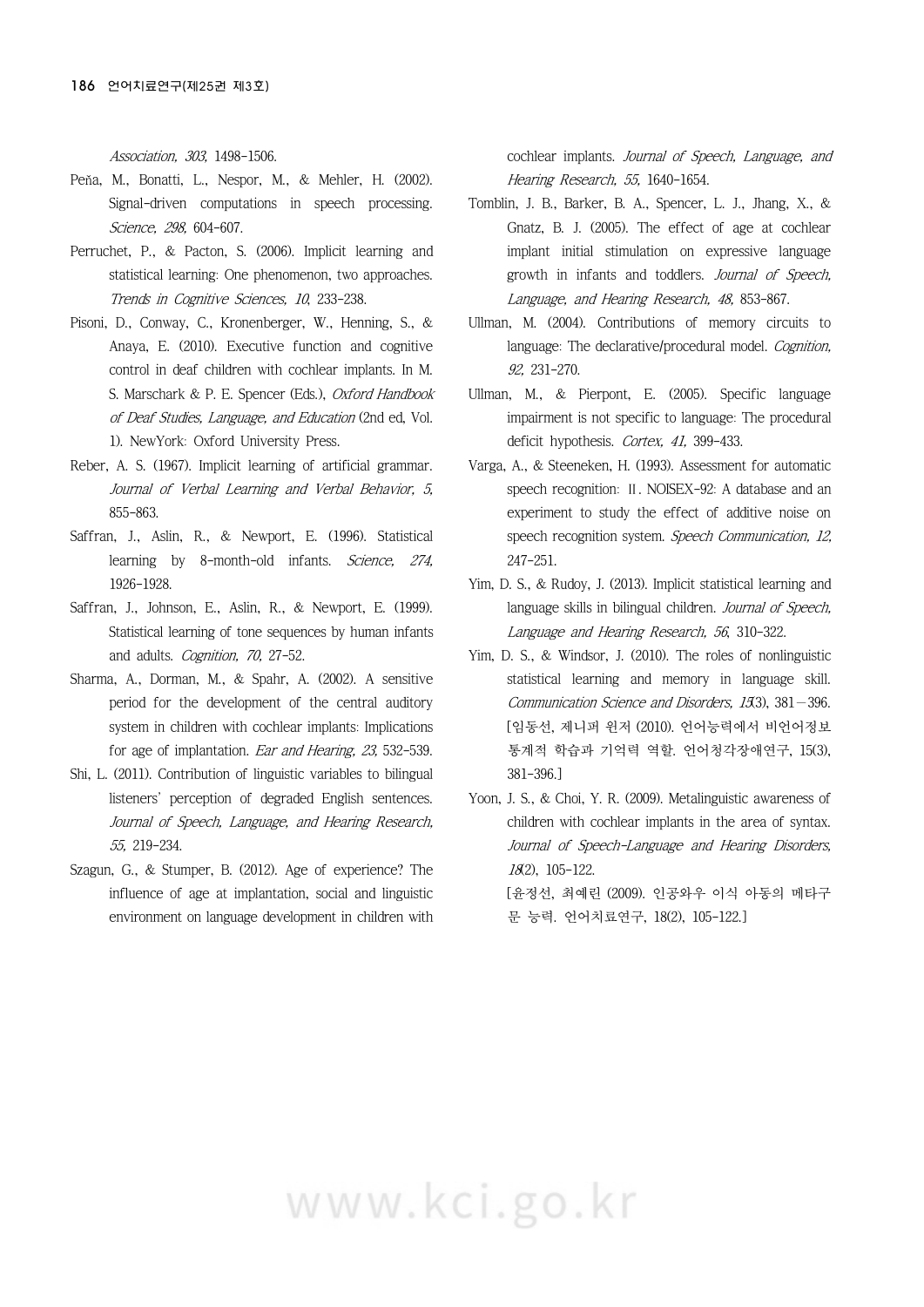| Set $\,1$                   |                             |                                              |
|-----------------------------|-----------------------------|----------------------------------------------|
|                             | (A)                         | $\left( \mathrm{B}\right)$<br>$(\mathrm{C})$ |
| Set 2                       |                             |                                              |
|                             | $\left( \mathrm{D}\right)$  | $\rm (E)$<br>$\left( \mathrm{F}\right)$      |
| Set 3                       |                             |                                              |
|                             | (G)                         | (H)<br>(1)                                   |
| Test phase                  | $\mathbf A$                 | $\, {\bf B}$                                 |
| $\,1\,$                     | Set 3                       | $\operatorname{BGE}$                         |
| $\sqrt{2}$                  | ${\sf FHB}$                 | Set $\sqrt{2}$                               |
| $\ensuremath{\mathfrak{Z}}$ | ${\rm HCF}$                 | Set 1                                        |
| $\overline{4}$              | Set 2                       | ${\bf B} {\bf D} {\bf I}$                    |
| $\sqrt{5}$                  | $\mathop{\rm DAG}$          | Set 1                                        |
| $\sqrt{6}$                  | Set 3                       | ${\sf ADH}$                                  |
| $\boldsymbol{7}$            | $\rm{IDC}$                  | Set 2                                        |
| $\,8\,$                     | Set 1                       | ${\rm EIB}$                                  |
| $\boldsymbol{9}$            | ${\rm FAI}$                 | Set 3                                        |
| $10\,$                      | $\operatorname{GE\!A}$      | Set 1                                        |
| $11\,$                      | $\operatorname{GCD}$        | Set $\sqrt{2}$                               |
| $12\,$                      | Set 3                       | <b>HFB</b>                                   |
| $13\,$                      | Set 1                       | $\ensuremath{\mathsf{IAF}}$                  |
| 14                          | $DCG$                       | Set 3                                        |
| 15                          | ${\rm AFH}$                 | Set 2                                        |
| $16\,$                      | Set 3                       | $\operatorname{CEH}$                         |
| $17\,$                      | ${\rm CHD}$                 | Set 1                                        |
| $18\,$                      | Set 2                       | ${\rm EBG}$                                  |
| 19                          | Set 3                       | $\operatorname{IBF}$                         |
| $20\,$                      | Set $\sqrt{2}$              | ${\rm HAD}$                                  |
| 21                          | ${\rm FBI}$                 | Set 1                                        |
| $22\,$                      | Set 2                       | $\operatorname{CEI}$                         |
| 23                          | $\ensuremath{\mathrm{EAH}}$ | Set 3                                        |

### **부록 1. 시각 통계적 학습 과제 문항**

**Appendix 1. Test phase in visual statistical learning task**

24 Set 1 BDG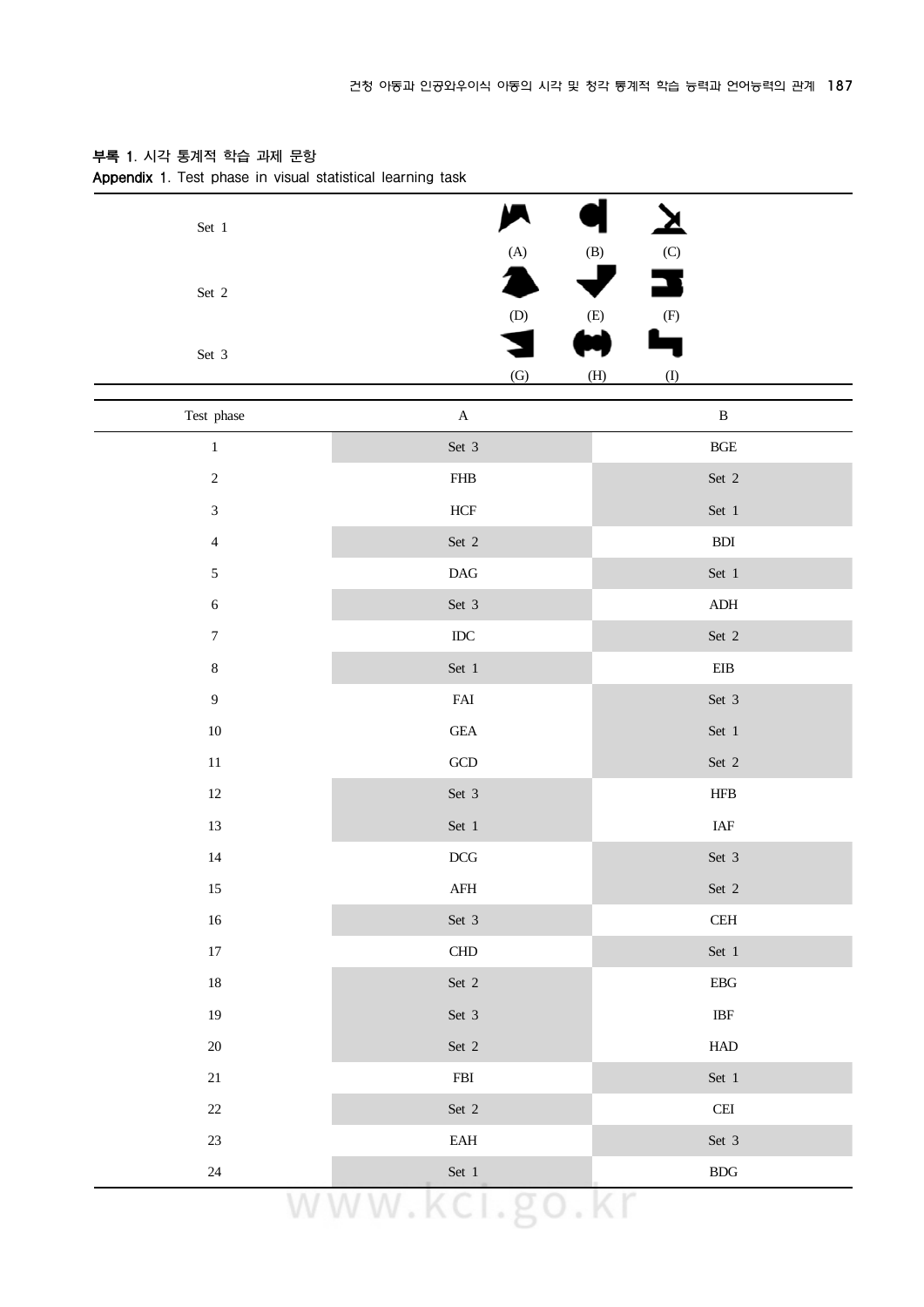#### **부록 2. 청각 통계적 학습 과제 문항**

| Set 1 | 440Hz (A), 370Hz (B), 349Hz (C)     |
|-------|-------------------------------------|
| Set 2 | 330Hz (D), 493.9Hz (E), 261.6Hz (F) |
| Set 3 | 294Hz (G), 277Hz (H), 392Hz (I)     |

**Appendix 2. Test phase in auditory statistical learning task**

| Test phase       | $\mathbf A$                          | $\, {\bf B}$                     |
|------------------|--------------------------------------|----------------------------------|
| $\,1$            | Set 1                                | $\operatorname{GBF}$             |
| $\sqrt{2}$       | $\operatorname{BEI}$                 | Set 3                            |
| $\mathfrak{Z}$   | $\operatorname{GEA}$                 | Set 2                            |
| $\overline{4}$   | $\rm DGC$                            | Set 1                            |
| $\mathfrak{S}$   | Set 2                                | ${\rm HAF}$                      |
| $\sqrt{6}$       | Set 3                                | ${\rm DIB}$                      |
| $\boldsymbol{7}$ | ${\rm BDG}$                          | Set 2                            |
| $8\,$            | Set 1                                | $_{\rm EGA}$                     |
| $\overline{9}$   | $\operatorname{CFH}$                 | Set 3                            |
| $10\,$           | Set 2                                | $\mathop{\rm CDI}\nolimits$      |
| $11\,$           | $\rm{AEG}$                           | Set 3                            |
| $12\,$           | ${\rm HEA}$                          | Set 1                            |
| 13               | Set 3                                | ${\rm FGC}$                      |
| $14\,$           | Set 2                                | $\mathbf{A}\mathbf{E}\mathbf{H}$ |
| $15\,$           | Set 1                                | ${\rm CHF}$                      |
| $16\,$           | $IDA$                                | Set 3                            |
| $17\,$           | Set 1                                | $\rm{IDB}$                       |
| $18\,$           | $\rm{EIC}$                           | Set 2                            |
| 19               | Set 3                                | $\operatorname{EBH}$             |
| $20\,$           | ${\rm FAI}$                          | Set 1                            |
| $21\,$           | Set 2                                | ${\rm FGB}$                      |
| $22\,$           | $\operatorname{BGE}$                 | Set 1                            |
| $23\,$           | $\ensuremath{\textup{\textbf{ICF}}}$ | Set 2                            |
| 24               | Set 3                                | ${\rm HAD}$                      |

# www.kci.go.kr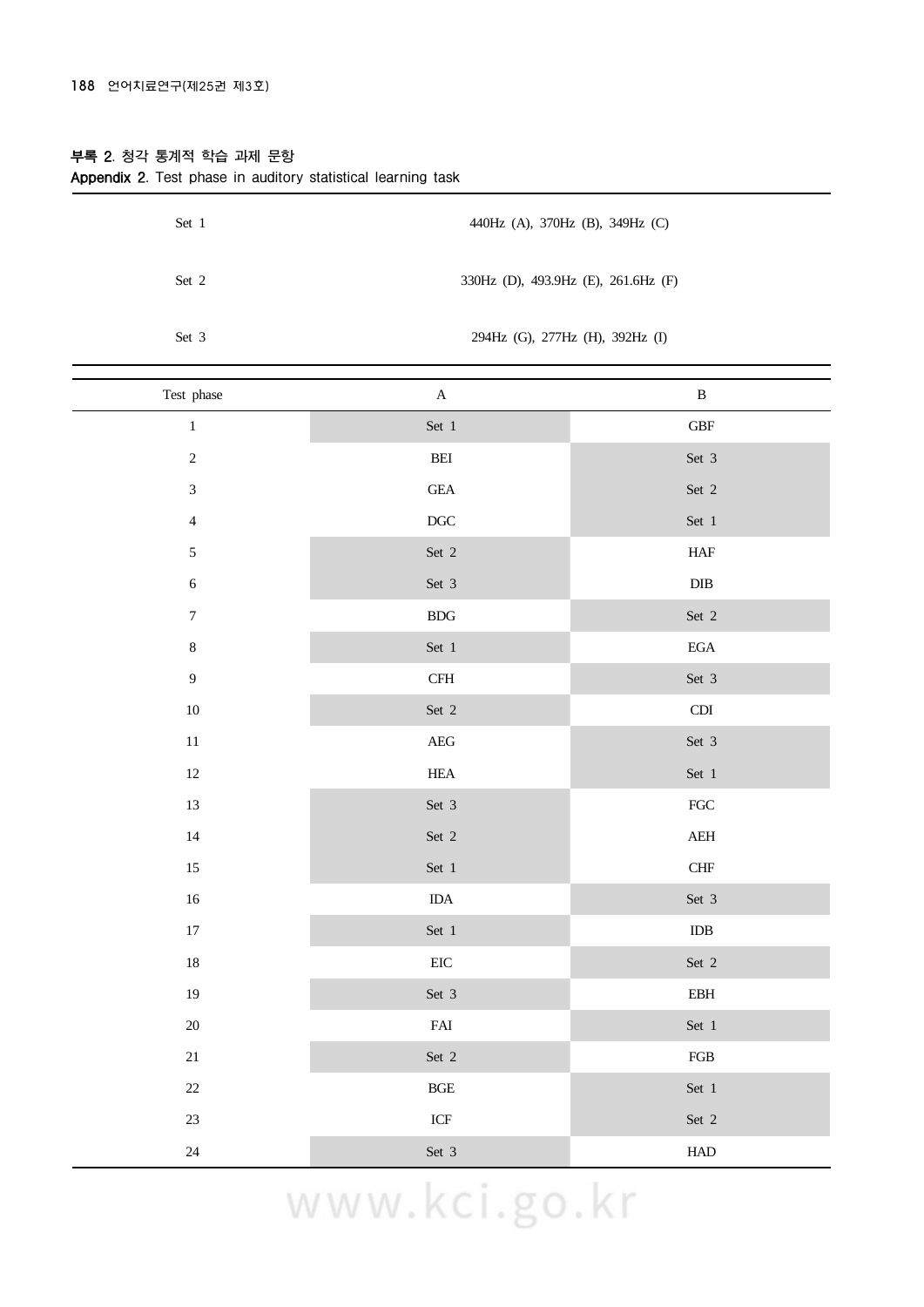#### **부록 3. 소음상황듣기 검사 기록지**

**Appendix 3. Degraded listening task sheet**

검사 일시:

| 아동 번호: | 높은 예측성 원점수 (DLT-HP score): |
|--------|----------------------------|
| 건사 일사  | 낮은 예측성 워정수 (DLT-LP score)  |

|                | 문장                   | 대답 |        | 문장            | 대답 |
|----------------|----------------------|----|--------|---------------|----|
| P1             | 연필로 글씨를 써요           |    | 28     | 쌀로 떡을 만들어요    |    |
| P <sub>2</sub> | 할머니는 딸기를 좋아해요        |    | 29     | 기린은 목이 길어요    |    |
| $\mathbf{1}$   | 할머니가 택시에서 자요         |    | 30     | 친구의 인형이 커요    |    |
| $\overline{2}$ | 모자를 머리에 써요           |    | 31     | 고모가 서랍을 닦아요   |    |
| $\mathfrak{Z}$ | 할아버지가 베개를 잡아요        |    | 32     | 종이에 동그라미를 그려요 |    |
| $\overline{4}$ | 친구와 놀이터에서 <u>놀아요</u> |    | 33     | 다친 곳에 약을 발라요  |    |
| 5              | 병원에서 주사를 맞아요         |    | 34     | 아기가 그림을 꺼내요   |    |
| 6              | 시장에서 빵을 만들어요         |    | 35     | 계단에서 바나나를 잘라요 |    |
| $\tau$         | 돈으로 과자를 사요           |    | 36     | 비행기는 하늘을 날아요  |    |
| 8              | 이모가 쓰레기를 차요          |    | 37     | 발로 공을 차요      |    |
| 9              | 종이를 가위로 <u>잘라요</u>   |    | 38     | 소는 음매하고 울어요   |    |
| 10             | 풀로 종이를 붙여요           |    | 39     | 아기가 침대에서 노래해요 |    |
| 11             | 아빠가 기차를 타요           |    | 40     | 방에서 텔레비전을 봐요  |    |
| 12             | 삼촌이 껌을 붙여요           |    | 41     | 바깥에 바람이 불어요   |    |
| 13             | 수건으로 손을 닦아요          |    | 42     | 아줌마가 수건을 덮어요  |    |
| 14             | 하마는 입이 <u>커요</u>     |    | 43     | 아빠의 신발이 더러워요  |    |
| 15             | 아저씨가 종이를 불어요         |    | 44     | 선생님이 풍선을 안아요  |    |
| 16             | 토끼가 깡충깡충 <u>뛰어요</u>  |    | 45     | 선생님이 의자에 앉아요  |    |
| 17             | 의사가 가방을 열어요          |    | 46     | 코끼리는 코가 길어요   |    |
| 18             | 엄마가 양말을 줘요           |    | 47     | 칫솔로 이를 닦아요    |    |
| 19             | 아저씨가 자동차를 찾아요        |    | 48     | 가게에서 그릇을 봐요   |    |
| 20             | 나무에서 감이 떨어져요         |    | 49     | 화장실로 열쇠를 던져요  |    |
| 21             | 의사가 약을 사요            |    | $50\,$ | 친구의 얼굴이 무서워요  |    |
| 22             | 엄마가 포도를 버려요          |    | 51     | 친구에게 선물을 줘요   |    |
| 23             | 아빠가 안경을 넣어요          |    | 52     | 학교에서 귤을 그려요   |    |
| 24             | 빗으로 머리를 빗어요          |    | 53     | 원숭이의 얼굴이 길어요  |    |
| 25             | 원숭이가 나무에 앉아요         |    | 54     | 엄마가 구두를 신어요   |    |
| 26             | 냉장고에서 우유를 꺼내요        |    | 55     | 고모가 놀이터에서 뛰어요 |    |
| 27             | 할머니의 고양이가 아파요        |    | 56     | 주머니에 손을 넣어요   |    |

www.kci.go.kr